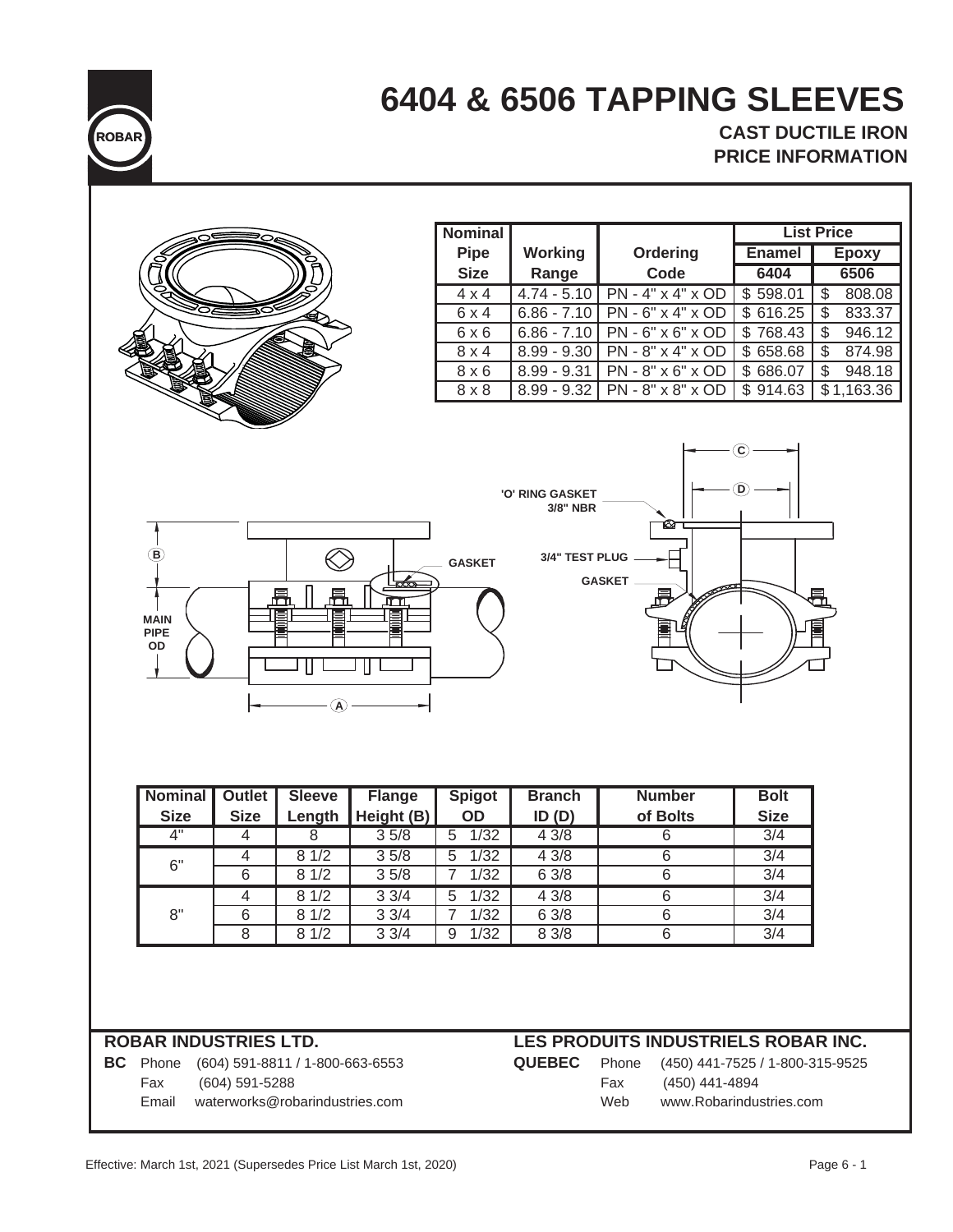



## **6606 TAPPING SLEEVES**

**STAINLESS STEEL PRICE INFORMATION**

| Nominal<br><b>Pipe</b>       | <b>By</b> | <b>Outlet</b>                   |                          | <b>LIST</b>                                                                                                         | <b>Fitting</b>           | <b>Number</b>  |                |                                                                                                                        | <b>Working</b><br>Range |       |       |
|------------------------------|-----------|---------------------------------|--------------------------|---------------------------------------------------------------------------------------------------------------------|--------------------------|----------------|----------------|------------------------------------------------------------------------------------------------------------------------|-------------------------|-------|-------|
| <b>Size</b>                  | X         | <b>Size</b>                     |                          | <b>PRICE</b>                                                                                                        | Length                   | of Bolts       |                | <b>LOW</b>                                                                                                             | <b>HIGH</b>             |       |       |
|                              |           | $\overline{3}$                  | $\overline{\mathcal{E}}$ | 993.29                                                                                                              | $\overline{12}$          | 8              |                | 4.70                                                                                                                   | 4.95                    |       |       |
| 4"                           | X         | $\overline{4}$                  | $\overline{\mathcal{E}}$ | 993.29                                                                                                              | 12                       | 8              |                | 4.95                                                                                                                   | 5.20                    |       |       |
|                              |           |                                 |                          |                                                                                                                     |                          |                |                | 6.40                                                                                                                   | 6.80                    |       |       |
|                              |           | 3                               | \$                       | 993.29                                                                                                              | 12                       | 8              |                | 6.80                                                                                                                   | 7.20                    |       |       |
| 6"                           | X         | 4                               | \$                       | 993.29                                                                                                              | 12                       | 8              |                | 7.20                                                                                                                   | 7.60                    |       |       |
|                              |           |                                 |                          |                                                                                                                     |                          |                |                | 6.75                                                                                                                   | 7.00                    |       |       |
|                              |           |                                 |                          |                                                                                                                     |                          |                |                | 6.85                                                                                                                   | 7.10                    |       |       |
| 6"                           | X         | 6                               | \$                       | 1,357.98                                                                                                            | 16                       | 10             |                | 7.00                                                                                                                   | 7.25                    |       |       |
|                              |           |                                 |                          |                                                                                                                     |                          |                |                | 7.25                                                                                                                   | 7.50                    |       |       |
|                              |           | $\overline{3}$                  | $\overline{\$}$          | 1,003.28                                                                                                            | $\overline{12}$          | $\overline{8}$ |                | 8.40                                                                                                                   | 8.80                    |       |       |
| 8"                           | X         | $\overline{4}$                  | $\overline{\$}$          | 1,003.28                                                                                                            | 12                       | 8              |                | 8.80                                                                                                                   | 9.20                    |       |       |
|                              |           | 6                               | $\overline{\mathcal{E}}$ | 1,219.62                                                                                                            | 16                       | 10             |                | 9.20                                                                                                                   | 9.60                    |       |       |
|                              |           |                                 |                          |                                                                                                                     |                          |                |                | 8.95                                                                                                                   | 9.20                    |       |       |
| 8"                           | X         | 8                               | \$                       | 1,962.53                                                                                                            | 20                       | 12             |                | 9.25                                                                                                                   | 9.50                    |       |       |
|                              |           | $\ensuremath{\mathsf{3}}$       | $\overline{\$}$          | 1,048.79                                                                                                            | 12                       | $\,8\,$        |                | 10.55                                                                                                                  | 10.95                   |       |       |
|                              |           | $\overline{4}$                  | $\overline{\$}$          | 1,048.79                                                                                                            | 12                       | 8              |                | 10.90                                                                                                                  | 11.30                   |       |       |
| 10"                          | X         | $\overline{6}$                  | $\overline{\$}$          | 1,348.11                                                                                                            | 16                       | 10             |                | 11.30                                                                                                                  | 11.70                   |       |       |
|                              |           | 8                               | $\overline{\mathcal{S}}$ | 1,923.61                                                                                                            | 20                       | 14             |                | 11.90                                                                                                                  | 12.30                   |       |       |
|                              |           | 10                              | \$                       | 2,435.17                                                                                                            | 20                       | 14             |                |                                                                                                                        |                         |       |       |
|                              |           | $\overline{3}$                  | $\overline{\$}$          | 1,134.66                                                                                                            | $\overline{12}$          | $\overline{8}$ |                | 12.15                                                                                                                  | 12.55                   |       |       |
|                              | X         |                                 |                          | $\overline{4}$                                                                                                      | $\overline{\mathcal{E}}$ | 1,134.66       | 12             | 8                                                                                                                      |                         | 12.55 | 12.95 |
|                              |           |                                 | $\,$ 6 $\,$              | $\overline{\mathcal{E}}$                                                                                            | 1,458.94                 | 16             | 10             |                                                                                                                        | 13.00                   | 13.40 |       |
| 12"                          |           |                                 | 8                        | $\overline{\$}$                                                                                                     | 2,062.25                 | 20             | 14             |                                                                                                                        | 13.40                   | 13.80 |       |
|                              |           | 10                              | $\overline{\$}$          | 2,382.53                                                                                                            | 20                       | 14             |                | 13.80                                                                                                                  | 14.20                   |       |       |
|                              |           | 12                              | $\overline{\mathcal{S}}$ | 3,363.49                                                                                                            | 24                       | 16             |                |                                                                                                                        |                         |       |       |
|                              |           | $\overline{3}$                  | $\overline{\$}$          | 1,235.24                                                                                                            | 12                       | 8              |                | 15.10                                                                                                                  | 15.50                   |       |       |
|                              |           | $\overline{4}$                  | $\overline{\$}$          | 1,235.24                                                                                                            | 12                       | $\overline{8}$ |                | 15.50                                                                                                                  | 15.90                   |       |       |
| 14"                          |           | $\,$ 6 $\,$                     | $\overline{\$}$          | 1,589.65                                                                                                            | 16                       | 10             |                | 15.80                                                                                                                  | 16.20                   |       |       |
|                              | X         | $\overline{8}$                  | $\overline{\$}$          | 2,225.61                                                                                                            | 20                       | 14             |                | 16.20                                                                                                                  | 16.60                   |       |       |
|                              |           | 10                              | $\overline{\$}$          | 2,558.46                                                                                                            | 20                       | 14             |                |                                                                                                                        |                         |       |       |
|                              |           | 12                              | $\overline{\mathcal{S}}$ | 3.599.90                                                                                                            | 24                       | 16             |                |                                                                                                                        |                         |       |       |
| working range.               |           |                                 |                          | Size on size for IPS OD is not available.<br>The working range is only a guideline, other ranges can be fabricated. |                          |                |                | All dimensions are in inches<br>When ordering a 6606 tapping sleeve, price is determined by the flange size and not by | Continued               |       |       |
| <b>ROBAR INDUSTRIES LTD.</b> |           |                                 |                          |                                                                                                                     |                          |                |                | LES PRODUITS INDUSTRIELS ROBAR INC.                                                                                    |                         |       |       |
| Phone                        |           | (604) 591-8811 / 1-800-663-6553 |                          |                                                                                                                     | <b>QUEBEC</b> Phone      |                |                | (450) 441-7525 / 1-800-315-9525                                                                                        |                         |       |       |
| Fax                          |           | (604) 591-5288                  |                          |                                                                                                                     |                          | Fax            | (450) 441-4894 |                                                                                                                        |                         |       |       |
| Email                        |           | waterworks@robarindustries.com  |                          |                                                                                                                     |                          | Web            |                | www.Robarindustries.com                                                                                                |                         |       |       |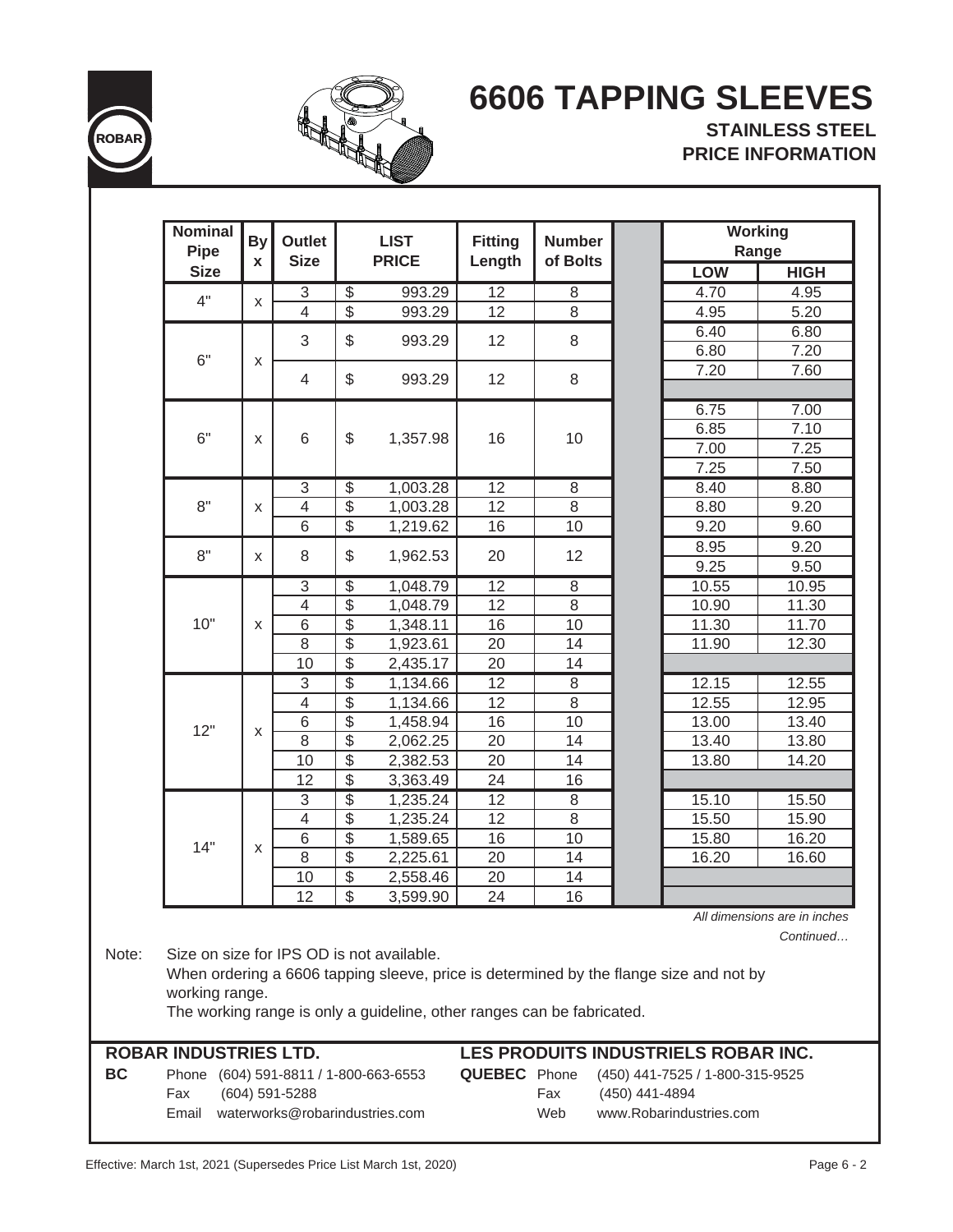### **6606 TAPPING SLEEVES STAINLESS STEEL**

 **PRICE INFORMATION**

*All dimensions are in inches*

Note: When ordering a 6606 tapping sleeve, price is determined by the flange size and not by working range.

### The working range is only a guideline, other ranges can be fabricated.

**BC** Phone (604) 591-8811 / 1-800-663-6553 **QUEBEC** Phone (450) 441-7525 / 1-800-315-9525 Fax (604) 591-5288 Email waterworks@robarindustries.com

### **ROBAR INDUSTRIES LTD. LES PRODUITS INDUSTRIELS ROBAR INC.**

| <b>EBEC</b> Phone | (450) 441-7525 / 1-800-315-9525 |
|-------------------|---------------------------------|
| Fax               | (450) 441-4894                  |
| Web               | www.Robarindustries.com         |



| <b>Nominal</b><br>Pipe | <b>By</b><br>X | Outlet<br><b>Size</b> | <b>LIST</b><br><b>PRICE</b> | <b>Fitting</b><br>Length | <b>Number</b><br>of Bolts |            | <b>Working</b><br>Range |
|------------------------|----------------|-----------------------|-----------------------------|--------------------------|---------------------------|------------|-------------------------|
| <b>Size</b>            |                |                       |                             |                          |                           | <b>LOW</b> | <b>HIGH</b>             |
|                        |                | 3                     | \$1,299.53                  | 12                       | 8                         | 17.20      | 17.60                   |
|                        |                | $\overline{4}$        | \$1,299.53                  | 12                       | 8                         | 17.40      | 17.80                   |
| 16"                    | X              | 6                     | \$1,672.89                  | 16                       | 10                        | 17.80      | 18.20                   |
|                        |                | 8                     | \$2,329.70                  | 20                       | 14                        | 18.40      | 18.80                   |
|                        |                | 10                    | \$2,659.55                  | 20                       | 14                        | 18.80      | 19.20                   |
|                        |                | 12                    | \$3,714.23                  | 24                       | 16                        |            |                         |
|                        |                | 3                     | \$1,396.24                  | 12                       | 12                        | 19.30      | 19.70                   |
|                        |                | 4                     | \$1,396.24                  | 12                       | 12                        | 19.80      | 20.20                   |
| 18"                    | X              | 6                     | \$1,798.28                  | 16                       | 15                        | 20.20      | 20.60                   |
|                        |                | 8                     | \$2,486.36                  | 20                       | 21                        |            |                         |
|                        |                | 10                    | \$2,806.71                  | 20                       | 21                        |            |                         |
|                        |                | 12                    | \$3,828.51                  | 24                       | 24                        |            |                         |
|                        |                | $\overline{3}$        | \$1,428.02                  | $\overline{12}$          | $\overline{12}$           | 21.40      | 21.80                   |
|                        |                | $\overline{4}$        | \$1,428.02                  | 12                       | 12                        | 22.00      | 22.40                   |
| 20"                    | X              | 6                     | \$1,839.42                  | 16                       | 15                        | 22.60      | 23.00                   |
|                        |                | $\overline{8}$        | \$2,537.86                  | 20                       | 21                        |            |                         |
|                        |                | 10                    | \$2,861.91                  | 20                       | 21                        |            |                         |
|                        |                | 12                    | \$3,942.92                  | 24                       | 24                        |            |                         |
|                        |                | 3                     | \$1,589.07                  | $\overline{12}$          | 12                        | 23.20      | 23.60                   |
|                        |                | 4                     | \$1,589.07                  | 12                       | 12                        | 23.80      | 24.20                   |
| 24"                    | X              | 6                     | \$2,048.09                  | 16                       | 15                        | 25.60      | 26.00                   |
|                        |                | $\overline{8}$        | \$2,798.62                  | 20                       | 21                        |            |                         |
|                        |                | 10                    | \$3,139.74                  | 20                       | 21                        |            |                         |
|                        |                | 12                    | \$4,171.38                  | 24                       | 24                        |            |                         |

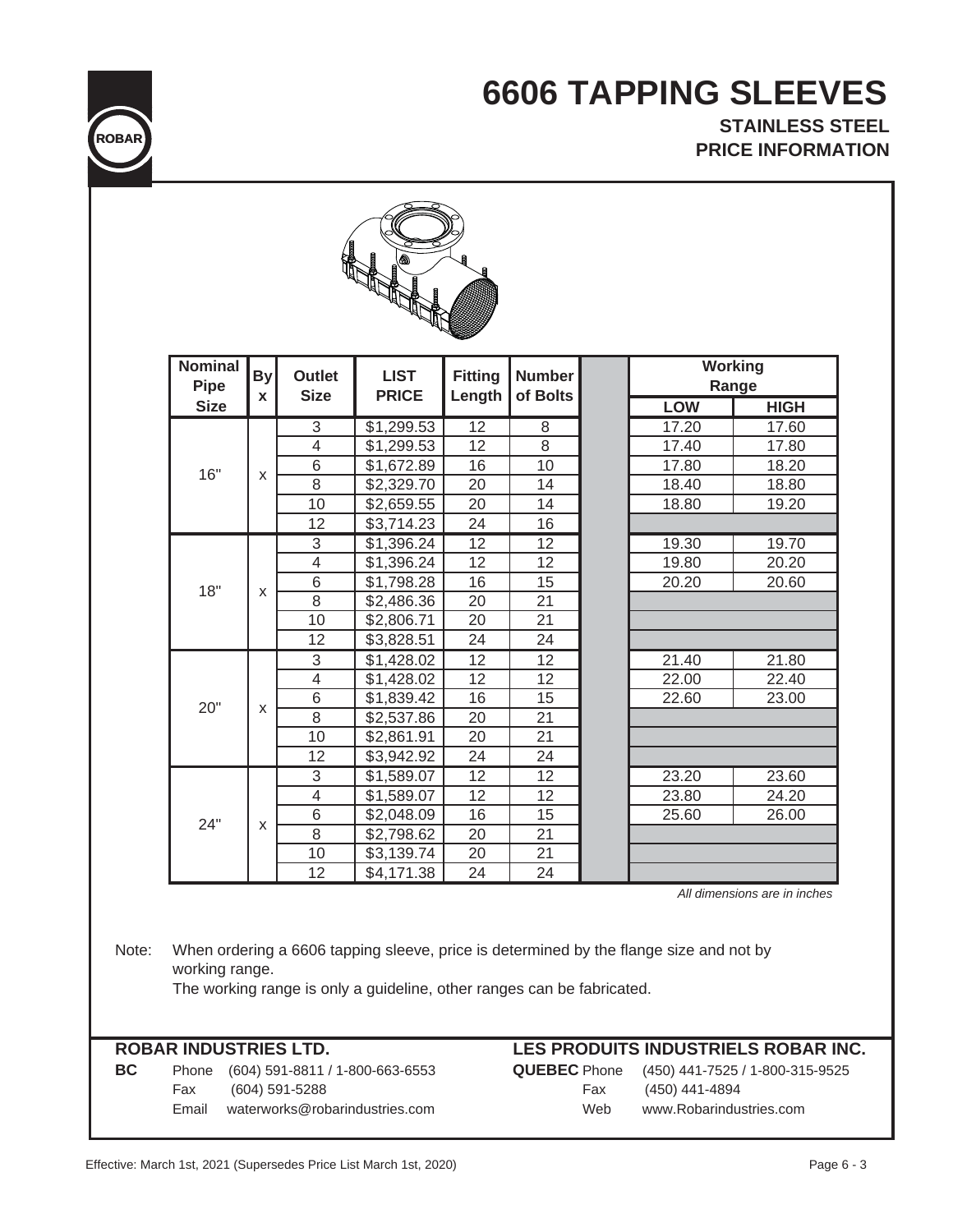

## **6606 BOLT BRACKET TAPPING SLEEVES**

**STAINLESS STEEL PRICE INFORMATION**

| <b>Nominal</b><br><b>Pipe</b> | <b>By</b><br>$\pmb{\mathsf{x}}$ | <b>Outlet</b><br><b>Size</b> |                          | <b>LIST PRICE</b> | <b>Fitting</b><br>Length | <b>Number</b><br>of Bolts | <b>Working</b><br>Range |             |
|-------------------------------|---------------------------------|------------------------------|--------------------------|-------------------|--------------------------|---------------------------|-------------------------|-------------|
| <b>Size</b>                   |                                 |                              |                          |                   |                          |                           | <b>LOW</b>              | <b>HIGH</b> |
|                               |                                 |                              |                          |                   |                          |                           | 6.40                    | 6.80        |
| 6"                            | X                               | 4                            | \$                       | 1,226.22          | 12                       | 8                         | 6.80                    | 7.20        |
|                               |                                 |                              |                          |                   |                          |                           | 7.20                    | 7.60        |
|                               |                                 |                              |                          |                   |                          |                           | 6.75                    | 7.00        |
| 6"                            | X                               | 6                            | \$                       | 1,643.47          | 16                       | 10                        | 6.85                    | 7.10        |
|                               |                                 |                              |                          |                   |                          |                           | 7.00                    | 7.25        |
|                               |                                 |                              |                          |                   |                          |                           | 7.25                    | 7.50        |
|                               |                                 | $\overline{3}$               | $\overline{\$}$          | 1,365.87          | $\overline{12}$          | 8                         | 8.40                    | 8.80        |
| 8"                            | X                               | $\overline{\mathcal{A}}$     | $\overline{\$}$          | 1,365.87          | 12                       | $\overline{8}$            | 8.80                    | 9.20        |
|                               |                                 | 6                            | $\overline{\$}$          | 1,630.12          | 16                       | 10                        | 9.20                    | 9.60        |
| 8"                            | X                               | 8                            | \$                       | 2,287.66          | 20                       | 12                        | 8.95                    | 9.20        |
|                               |                                 |                              |                          |                   |                          |                           | 9.25                    | 9.50        |
|                               |                                 | 3                            | $\overline{\$}$          | 1,314.10          | $\overline{12}$          | 8                         | 10.55                   | 10.95       |
|                               |                                 | $\overline{4}$               | $\overline{\$}$          | 1,314.10          | 12                       | 8                         | 10.90                   | 11.30       |
| 10"                           | X                               | 6                            | $\overline{\$}$          | 1,742.56          | 16                       | 10                        | 11.30                   | 11.70       |
|                               |                                 | 8                            | $\overline{\mathcal{S}}$ | 2,251.69          | 20                       | 14                        | 11.90                   | 12.30       |
|                               |                                 | 10                           | $\overline{\mathcal{S}}$ | 2,848.65          | 20                       | 14                        |                         |             |
|                               |                                 | $\overline{3}$               | $\overline{\$}$          | 1,405.88          | $\overline{12}$          | $\overline{8}$            | 12.15                   | 12.55       |
|                               |                                 | $\overline{\mathcal{L}}$     | $\overline{\$}$          | 1,405.88          | 12                       | 8                         | 12.55                   | 12.95       |
| 12"                           |                                 | 6                            | $\overline{\mathcal{S}}$ | 1,861.57          | 16                       | 10                        | 13.00                   | 13.40       |
|                               | X                               | 8                            | $\overline{\$}$          | 2,404.69          | 20                       | 14                        | 13.40                   | 13.80       |
|                               |                                 | 10                           | \$                       | 2,763.74          | 20                       | 14                        | 13.80                   | 14.20       |
|                               |                                 | 12                           | $\overline{\$}$          | 3,824.94          | 24                       | 16                        |                         |             |
|                               |                                 | $\overline{3}$               | $\overline{\$}$          | 1,512.99          | $\overline{12}$          | 8                         | 15.10                   | 15.50       |
|                               |                                 | $\overline{4}$               | $\overline{\$}$          | 1,512.99          | 12                       | $\overline{8}$            | 15.50                   | 15.90       |
| 14"                           | X                               | 6                            | $\overline{\$}$          | 1,990.55          | 16                       | 10                        | 15.80                   | 16.20       |
|                               |                                 | 8                            | $\overline{\$}$          | 2,578.35          | 20                       | 14                        | 16.20                   | 16.60       |
|                               |                                 | 10                           | $\overline{\$}$          | 2,977.14          | 20                       | $\overline{14}$           |                         |             |
|                               |                                 | 12                           | $\mathcal{L}$            | 4,089.27          | 24                       | 16                        |                         |             |

*Continued…*

Note: Size on size for IPS OD is not available.

When ordering a 6606BB tapping sleeve, price is determined by the flange size and not by working range.

The working range is only a guideline, other ranges can be fabricated.

### **ROBAR INDUSTRIES LTD.**

**BC** Phone (604) 591-8811 / 1-800-663-6553 **QUEBEC** Phone (450) 441-7525 / 1-800-315-9525 Fax (604) 591-5288 Fax (450) 441-4894 Email waterworks@robarindustries.com Web www.Robarindustries.com

**LES PRODUITS INDUSTRIELS ROBAR INC.**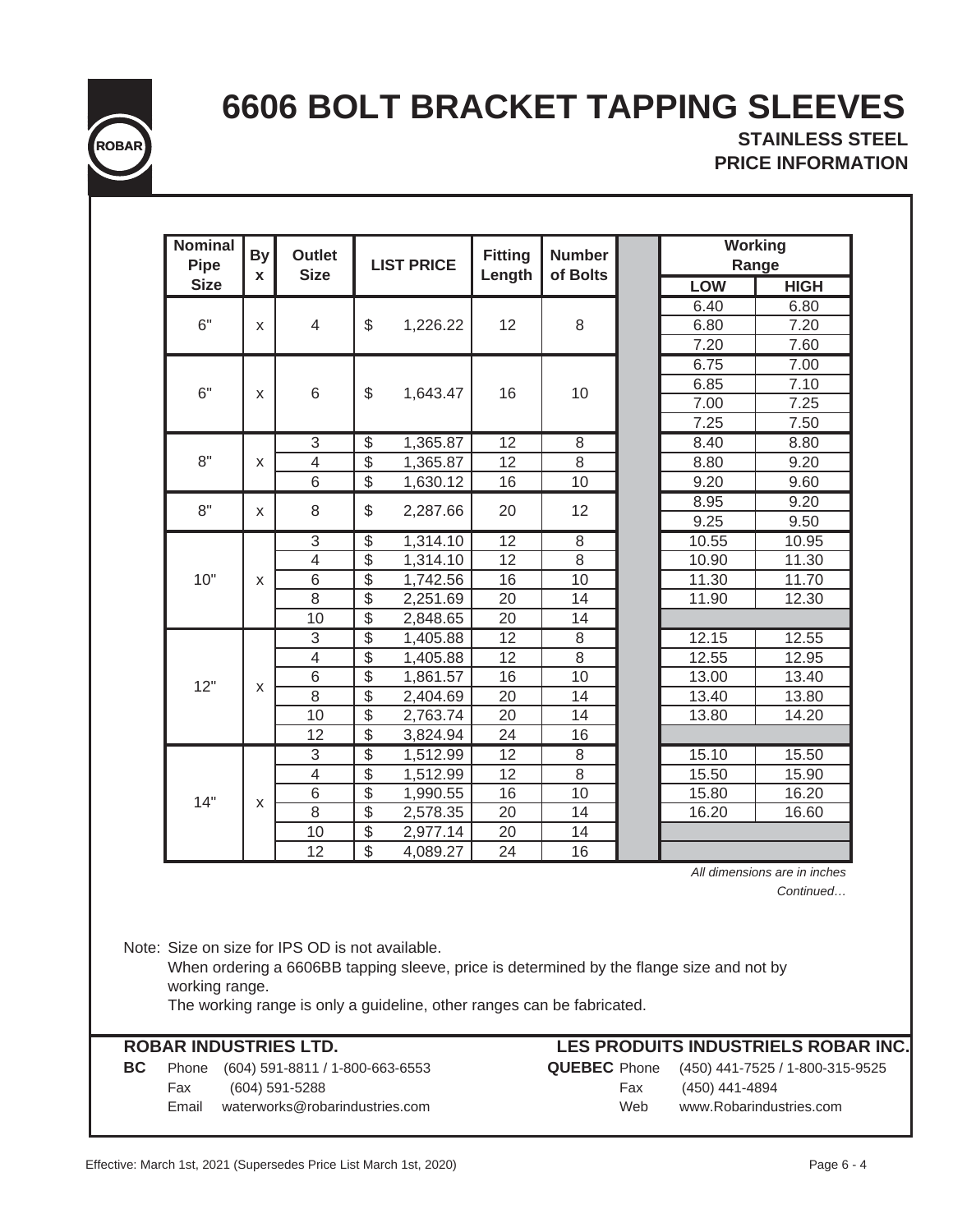

# **6606 BOLT BRACKET TAPPING SLEEVES**

**STAINLESS STEEL PRICE INFORMATION**

| <b>Nominal</b><br><b>Pipe</b>         | <b>By</b>          | <b>Outlet</b><br><b>Size</b> |                          | <b>LIST</b><br><b>PRICE</b>                                            | <b>Fitting</b>  | <b>Number</b><br>of Bolts |     | <b>Working</b>                                                                           | Range                        |
|---------------------------------------|--------------------|------------------------------|--------------------------|------------------------------------------------------------------------|-----------------|---------------------------|-----|------------------------------------------------------------------------------------------|------------------------------|
| <b>Size</b>                           | X                  |                              |                          |                                                                        | Length          |                           |     | LOW                                                                                      | <b>HIGH</b>                  |
|                                       |                    | 3                            | $\overline{\$}$          | 1,580.97                                                               | $\overline{12}$ | 8                         |     | 17.20                                                                                    | 17.60                        |
|                                       |                    | $\overline{4}$               | $\overline{\mathcal{S}}$ | 1,580.97                                                               | 12              | 8                         |     | 17.40                                                                                    | 17.80                        |
| 16"                                   |                    | 6                            | $\overline{\mathcal{S}}$ | 2,075.54                                                               | 16              | 10                        |     | 17.80                                                                                    | 18.20                        |
|                                       | X                  | 8                            | \$                       | 2,688.86                                                               | 20              | 14                        |     | 18.40                                                                                    | 18.80                        |
|                                       |                    | 10                           | \$                       | 3,065.48                                                               | 20              | 14                        |     | 18.80                                                                                    | 19.20                        |
|                                       |                    | 12                           | $\overline{\mathcal{S}}$ | 4,245.68                                                               | 24              | 16                        |     |                                                                                          |                              |
|                                       |                    | $\overline{3}$               | $\overline{\$}$          | 1,844.39                                                               | $\overline{12}$ | $\overline{12}$           |     | 19.30                                                                                    | 19.70                        |
|                                       |                    | $\overline{4}$               | $\overline{\$}$          | 1,844.39                                                               | 12              | 12                        |     | 19.80                                                                                    | 20.20                        |
| 18"                                   |                    | $\,$ 6 $\,$                  | $\overline{\mathcal{E}}$ | 2,222.97                                                               | 16              | 15                        |     | 20.20                                                                                    | 20.60                        |
|                                       | $\pmb{\mathsf{X}}$ | $\overline{8}$               | $\overline{\mathcal{E}}$ | 2,793.78                                                               | 20              | 21                        |     |                                                                                          |                              |
|                                       |                    | 10                           | $\overline{\mathcal{E}}$ | 3,252.86                                                               | 20              | 21                        |     |                                                                                          |                              |
|                                       |                    | 12                           | $\overline{\$}$          | 4,284.78                                                               | 24              | 24                        |     |                                                                                          |                              |
|                                       |                    | 3                            | $\overline{\$}$          | 1,877.57                                                               | $\overline{12}$ | $\overline{12}$           |     | 21.40                                                                                    | 21.80                        |
|                                       |                    | $\overline{4}$               | $\overline{\$}$          | 1,877.57                                                               | 12              | 12                        |     | 22.00                                                                                    | 22.40                        |
|                                       |                    | 6                            | $\overline{\$}$          | 2,266.27                                                               | 16              | 15                        |     | 22.60                                                                                    | 23.00                        |
| 20"                                   | X                  | 8                            | \$                       | 2,847.16                                                               | 20              | 21                        |     |                                                                                          |                              |
|                                       |                    | 10                           | $\overline{\mathcal{E}}$ | 3,365.53                                                               | 20              | 21                        |     |                                                                                          |                              |
|                                       |                    | 12                           | $\overline{\$}$          | 4,421.22                                                               | 24              | 24                        |     |                                                                                          |                              |
|                                       |                    | $\ensuremath{\mathsf{3}}$    | $\overline{\$}$          | 2,043.94                                                               | 12              | 12                        |     | 23.20                                                                                    | 23.60                        |
|                                       |                    | 4                            | \$                       | 2,043.94                                                               | 12              | 12                        |     | 23.80                                                                                    | 24.20                        |
|                                       |                    | $\,$ 6 $\,$                  | $\overline{\mathcal{S}}$ | 2,630.93                                                               | 16              | 15                        |     | 25.60                                                                                    | 26.00                        |
| 24"                                   | X                  | 8                            | \$                       | 3,306.72                                                               | 20              | 21                        |     |                                                                                          |                              |
|                                       |                    | 10                           | \$                       | 3,510.28                                                               | 20              | 21                        |     |                                                                                          |                              |
|                                       |                    | 12                           | $\mathfrak{S}$           | 4,726.85                                                               | 24              | 24                        |     |                                                                                          |                              |
|                                       |                    |                              |                          |                                                                        |                 |                           |     |                                                                                          | All dimensions are in inches |
| working range.                        |                    |                              |                          | The working range is only a guideline, other ranges can be fabricated. |                 |                           |     | When ordering a 6606BB tapping sleeve, price is determined by the flange size and not by |                              |
| <b>ROBAR INDUSTRIES LTD.</b><br>Phone |                    |                              |                          | (604) 591-8811 / 1-800-663-6553                                        |                 | <b>QUEBEC</b> Phone       |     | LES PRODUITS INDUSTRIELS ROBAR INC.<br>(450) 441-7525 / 1-800-315-9525                   |                              |
| Fax                                   |                    | (604) 591-5288               |                          |                                                                        |                 |                           | Fax | (450) 441-4894                                                                           |                              |
| Email waterworks@robarindustries.com  |                    |                              |                          |                                                                        |                 |                           | Web | www.Robarindustries.com                                                                  |                              |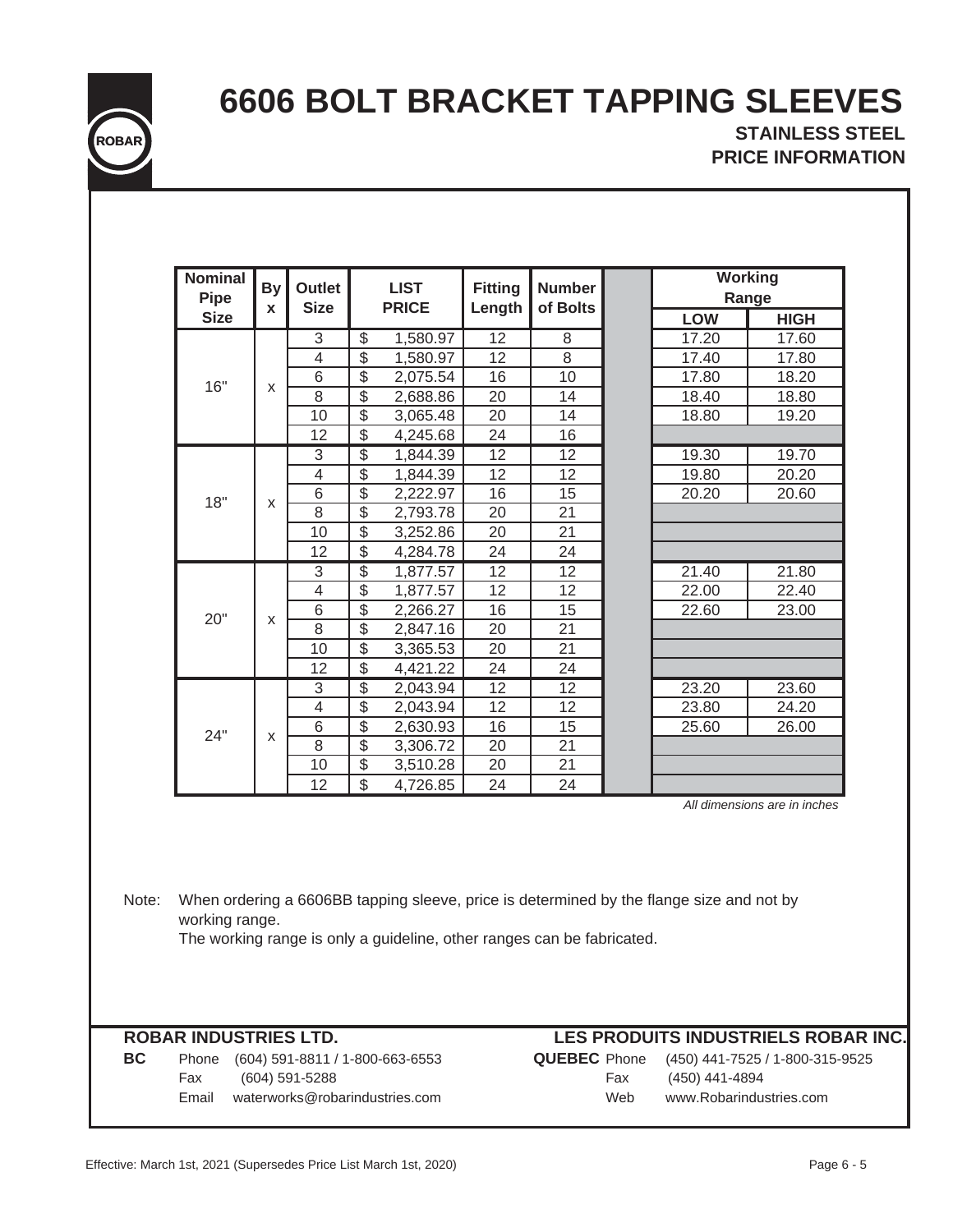

# **Stainless Steel MJ Tapping Sleeves**

**6606MJ, 6606MJBB, 6606CSMJ, 6606CSMJBB PRICE INFORMATION**

|                                                                                                                                                                                                                                                                                       |              |                       |                                |                                    | <b>LIST PRICE</b>   |                          |                          |                           |                                                              |                          |                |          |          |
|---------------------------------------------------------------------------------------------------------------------------------------------------------------------------------------------------------------------------------------------------------------------------------------|--------------|-----------------------|--------------------------------|------------------------------------|---------------------|--------------------------|--------------------------|---------------------------|--------------------------------------------------------------|--------------------------|----------------|----------|----------|
| <b>Nominal</b><br><b>Pipe</b><br><b>Size</b>                                                                                                                                                                                                                                          | By<br>X      | Outlet<br><b>Size</b> | 6606<br><b>MJ</b>              | 6606<br><b>CSMJ</b>                | 6606<br><b>MJBB</b> | 6606<br><b>CSMJBB</b>    | <b>Fitting</b><br>Length | <b>Number</b><br>of Bolts | <b>Working</b><br>Range                                      |                          |                |          |          |
|                                                                                                                                                                                                                                                                                       |              | 3                     | \$1,166.82                     | 850.49<br>\$                       | \$1,400.20          | \$1,083.84               | 12                       | 8                         | <b>LOW HIGH</b><br>6.40<br>6.80                              |                          |                |          |          |
| 6"                                                                                                                                                                                                                                                                                    | X            | 4                     | \$1,166.82                     | 850.49<br>\$                       | \$1,400.20          | \$1,083.84               | 12                       | 8                         | 6.80<br>7.20<br>7.20<br>7.60                                 |                          |                |          |          |
| 6"                                                                                                                                                                                                                                                                                    | X            | 6                     | \$1,490.94                     | \$1,135.71                         | \$1,777.47          | \$1,420.93               | 16                       | 10                        | 7.00<br>6.75<br>6.85<br>7.10<br>7.25<br>7.00<br>7.25<br>7.50 |                          |                |          |          |
|                                                                                                                                                                                                                                                                                       |              | 3                     | \$1,179.79                     | \$<br>877.71                       | \$1,542.81          | \$1,111.08               | 12                       | 8                         | 8.40<br>8.80                                                 |                          |                |          |          |
| 8"                                                                                                                                                                                                                                                                                    | x            | 4                     | \$1,179.79                     | 877.71<br>\$                       | \$1,542.81          | \$1,111.08               | 12                       | 8                         | 8.80<br>9.20                                                 |                          |                |          |          |
|                                                                                                                                                                                                                                                                                       |              | 6                     | \$1,555.76                     | \$1,173.31                         | \$1,966.74          | \$1,454.65               | 16                       | 10                        | 9.20<br>9.60                                                 |                          |                |          |          |
| 8"                                                                                                                                                                                                                                                                                    | $\mathsf{x}$ | 8                     | \$2,100.27                     | \$1,553.17                         | \$2,424.40          | \$1,878.59               | 20                       | 12                        | 8.95<br>9.20<br>9.25<br>9.50                                 |                          |                |          |          |
|                                                                                                                                                                                                                                                                                       |              | 3                     | \$1,212.19                     | $\overline{\mathcal{S}}$<br>907.53 | \$1,477.98          | \$1,135.71               | $\overline{12}$          | 8                         | 10.55<br>10.95                                               |                          |                |          |          |
|                                                                                                                                                                                                                                                                                       |              | 4                     | \$1,212.19                     | \$<br>907.53                       | \$1,477.98          | \$<br>1,135.71           | 12                       | 8                         | 10.90 11.30                                                  |                          |                |          |          |
| 10"                                                                                                                                                                                                                                                                                   | X            | 6                     | \$1,605.04                     | \$1,210.90                         | \$2,000.45          | \$<br>1,476.69           | 16                       | 10                        | 11.30 11.70                                                  |                          |                |          |          |
|                                                                                                                                                                                                                                                                                       |              | 8                     | \$2,178.08                     | \$1,615.40                         | \$2,507.37          | \$<br>1,943.41           | 20                       | 14                        | 12.30<br>11.90                                               |                          |                |          |          |
|                                                                                                                                                                                                                                                                                       |              | 10                    | \$2,476.26                     | \$1,711.33                         | \$2,889.83          | \$2,124.92               | 20                       | 14                        |                                                              |                          |                |          |          |
|                                                                                                                                                                                                                                                                                       |              | 3                     | \$1,270.54                     | \$<br>941.24                       | \$1,542.81          | \$<br>1,166.82           | 12                       | 8                         | 12.15 12.55                                                  |                          |                |          |          |
|                                                                                                                                                                                                                                                                                       | X            |                       | 4                              | \$1,270.54                         | \$941.24            | \$1,542.81               | \$<br>1,166.82           | 12                        | 8                                                            | 12.55 12.95              |                |          |          |
| 12"                                                                                                                                                                                                                                                                                   |              |                       |                                |                                    |                     |                          | 6<br>8                   | \$1,653.00                | \$1,261.47<br>\$1,651.70                                     | \$2,056.19<br>\$2,554.04 | 1,599.84<br>\$ | 16<br>20 | 10<br>14 |
|                                                                                                                                                                                                                                                                                       |              | 10                    | \$2,210.49<br>\$2,567.02       | \$1,763.20                         | \$2,949.47          | \$1,993.98<br>\$2,144.35 | 20                       | 14                        | 13.80 14.20                                                  |                          |                |          |          |
|                                                                                                                                                                                                                                                                                       |              | 12                    | \$3,500.47                     | \$2,268.82                         | \$3,962.02          | \$2,730.37               | 24                       | 16                        |                                                              |                          |                |          |          |
|                                                                                                                                                                                                                                                                                       |              | 3                     | \$1,393.71                     | \$1,028.10                         | \$1,672.45          | \$<br>1,253.69           | $\overline{12}$          | $\overline{8}$            | 15.10 15.50                                                  |                          |                |          |          |
|                                                                                                                                                                                                                                                                                       |              | 4                     | \$1,393.71                     | \$1,028.10                         | \$1,672.45          | \$1,253.69               | $\overline{12}$          | $\overline{8}$            | 15.50<br>15.90                                               |                          |                |          |          |
|                                                                                                                                                                                                                                                                                       |              | 6                     | \$1,789.14                     | \$1,392.42                         | \$2,191.04          | \$1,702.27               | 16                       | 10                        | 15.80 16.20                                                  |                          |                |          |          |
| 14"                                                                                                                                                                                                                                                                                   | X            | 8                     | \$2,398.47                     | \$1,821.55                         | \$2,752.41          | \$2,174.18               | 20                       | 14                        | 16.20 16.60                                                  |                          |                |          |          |
|                                                                                                                                                                                                                                                                                       |              | 10                    | \$2,699.26                     | \$1,904.51                         | \$3,118.02          | \$2,323.27               | 20                       | 14                        |                                                              |                          |                |          |          |
|                                                                                                                                                                                                                                                                                       |              | 12                    | \$3,737.73                     | \$2,438.67                         | \$4,227.78          | \$2,927.43               | 24                       | 16                        |                                                              |                          |                |          |          |
| All dimensions are in inches<br>Continued<br>Note:<br>Size on size for IPS OD is not available.<br>When ordering a 6606 tapping sleeve, price is determined by the flange size and not by<br>working range.<br>The working range is only a guideline, other ranges can be fabricated. |              |                       |                                |                                    |                     |                          |                          |                           |                                                              |                          |                |          |          |
|                                                                                                                                                                                                                                                                                       |              |                       |                                |                                    |                     |                          |                          |                           |                                                              |                          |                |          |          |
| <b>ROBAR INDUSTRIES LTD.</b><br>LES PRODUITS INDUSTRIELS ROBAR INC.<br><b>QUEBEC</b><br><b>BC</b> Phone<br>(604) 591-8811 / 1-800-663-6553<br>Phone: (450) 441-7525/1-800-315-9525                                                                                                    |              |                       |                                |                                    |                     |                          |                          |                           |                                                              |                          |                |          |          |
| Fax                                                                                                                                                                                                                                                                                   |              | (604) 591-5288        |                                |                                    |                     | Fax:                     | (450) 441-4894           |                           |                                                              |                          |                |          |          |
| Email                                                                                                                                                                                                                                                                                 |              |                       | waterworks@robarindustries.com |                                    |                     | Web:                     |                          | www.Robarindustries.com   |                                                              |                          |                |          |          |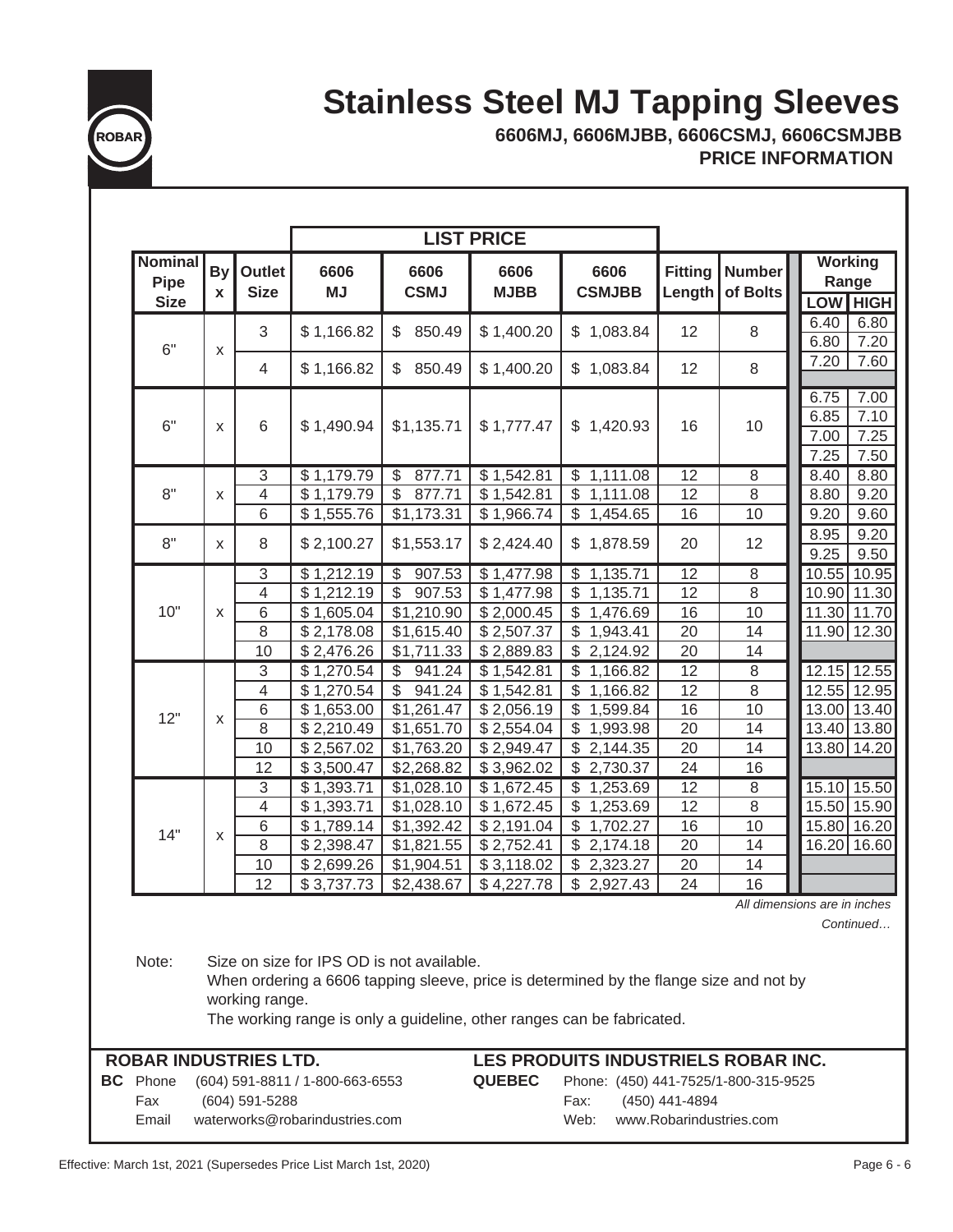## **Stainless Steel MJ Tapping Sleeves**



**Price Information 6606MJ, 6606MJBB, 6606CSMJ, 6606CSMJBB**

|                                              |                           |                                  |                          | <b>LIST PRICE</b>        |                          |                          |                          |                           |                         |                              |
|----------------------------------------------|---------------------------|----------------------------------|--------------------------|--------------------------|--------------------------|--------------------------|--------------------------|---------------------------|-------------------------|------------------------------|
| <b>Nominal</b><br><b>Pipe</b><br><b>Size</b> | <b>By</b><br>$\mathbf{x}$ | Outlet<br><b>Size</b>            | 6606<br><b>MJ</b>        | 6606<br><b>CSMJ</b>      | 6606<br><b>MJBB</b>      | 6606<br><b>CSMJBB</b>    | <b>Fitting</b><br>Length | <b>Number</b><br>of Bolts | <b>Working</b><br>Range |                              |
|                                              |                           |                                  |                          |                          |                          |                          |                          |                           | <b>LOW</b>              | <b>HIGH</b>                  |
|                                              |                           | $\overline{3}$<br>$\overline{4}$ | \$1,441.67               | \$1,063.10               | \$1,724.31               | \$1,280.92               | $\overline{12}$<br>12    | 8<br>8                    | 17.20                   | 17.60<br>17.80               |
|                                              |                           | 6                                | \$1,441.67<br>\$1,866.92 | \$1,063.10<br>\$1,442.97 | \$1,724.31<br>\$2,270.12 | \$1,280.92<br>\$1,767.10 | 16                       | 10                        | 17.40<br>17.80          | 18.20                        |
| 16"                                          | X                         | 8                                | \$2,463.29               | \$1,891.55               | \$2,823.71               | \$2,250.66               | 20                       | 14                        | 18.40                   | 18.80                        |
|                                              |                           | 10                               | \$2,800.37               | \$1,974.53               | \$3,207.47               | \$2,380.32               | 20                       | 14                        | 18.80                   | 19.20                        |
|                                              |                           | 12                               | \$3,847.92               | \$2,498.30               | \$4,379.48               | \$2,952.06               | 24                       | 16                        |                         |                              |
|                                              |                           | 3                                | \$1,594.67               | \$1,221.28               | \$2,043.24               | \$1,668.56               | $\overline{12}$          | $\overline{12}$           | 19.30                   | 19.70                        |
|                                              |                           | 4                                | \$1,594.67               | \$1,221.28               | \$2,043.24               | \$1,668.56               | 12                       | 12                        | 19.80                   | 20.20                        |
|                                              |                           | 6                                | \$2,041.95               | \$1,653.00               | \$2,467.17               | \$2,175.47               | 16                       | $\overline{15}$           | 20.20                   | 20.60                        |
| 18"                                          | $\mathsf{x}$              | 8                                | \$2,696.66               | \$2,159.92               | \$3,005.22               | \$2,808.15               | 20                       | 21                        |                         |                              |
|                                              |                           | 10                               | \$3,014.30               | \$2,246.78               | \$3,461.57               | \$2,892.42               | 20                       | 21                        |                         |                              |
|                                              |                           | 12                               | \$3,967.19               | \$2,831.49               | \$4,423.56               | \$3,579.56               | 24                       | 24                        |                         |                              |
|                                              |                           | 3                                | \$1,640.04               | \$1,252.39               | \$2,089.91               | \$1,702.27               | 12                       | 12                        | 21.40                   | 21.80                        |
|                                              |                           | $\overline{4}$                   | \$1,640.04               | \$1,252.39               | \$2,089.91               | \$1,702.27               | 12                       | 12                        | 22.00                   | 22.40                        |
|                                              |                           | 6                                | \$2,106.76               | \$1,699.67               | \$2,534.61               | \$2,222.16               | 16                       | 15                        | 22.60                   | 23.00                        |
| 20"                                          | $\mathsf{x}$              | 8                                | \$2,787.41               | \$2,222.16               | \$3,097.27               | \$2,867.79               | 20                       | 21                        |                         |                              |
|                                              |                           | 10                               | \$3,111.53               | \$2,336.24               | \$3,615.86               | \$2,980.58               | 20                       | $\overline{21}$           |                         |                              |
|                                              |                           | 12                               | \$4,080.00               | \$2,939.10               | \$4,558.39               | \$3,685.87               | 24                       | 24                        |                         |                              |
|                                              |                           | 3                                | \$1,782.65               | \$1,352.22               | \$2,237.71               | $\overline{$}1,805.98$   | 12                       | 12                        | 23.20                   | 23.60                        |
|                                              |                           | 4                                | \$1,782.65               | \$1,352.22               | \$2,237.71               | \$1,805.98               | 12                       | 12                        | 23.80                   | 24.20                        |
| 24"                                          | $\mathsf{x}$              | 6                                | \$2,268.82               | \$1,847.48               | \$2,852.23               | \$2,429.58               | 16                       | 15                        | 25.60                   | 26.00                        |
|                                              |                           | 8                                | \$2,981.88               | \$2,403.65               | \$3,490.10               | \$3,046.70               | 20                       | 21                        |                         |                              |
|                                              |                           | 10                               | \$3,299.51               | \$2,486.63               | \$3,670.31               | \$3,128.39               | 20                       | 21                        |                         |                              |
|                                              |                           | 12                               | \$4,305.59               | \$3,119.31               | \$4,861.76               | \$3,863.49               | 24                       | 24                        |                         |                              |
|                                              |                           |                                  |                          |                          |                          |                          |                          |                           |                         | All dimensions are in inches |

Note: When ordering a 6606 tapping sleeve, price is determined by the flange size and not by working range.

The working range is only a guideline, other ranges can be fabricated.

**BC** Phone

### **ROBAR INDUSTRIES LTD. LES PRODUITS INDUSTRIELS ROBAR INC.**

Phone (604) 591-8811 / 1-800-663-6553 **QUEBEC** Phone: (450) 441-7525/1-800-315-9525 Fax (604) 591-5288 Fax: (450) 441-4894 Email waterworks@robarindustries.com Web: www.Robarindustries.com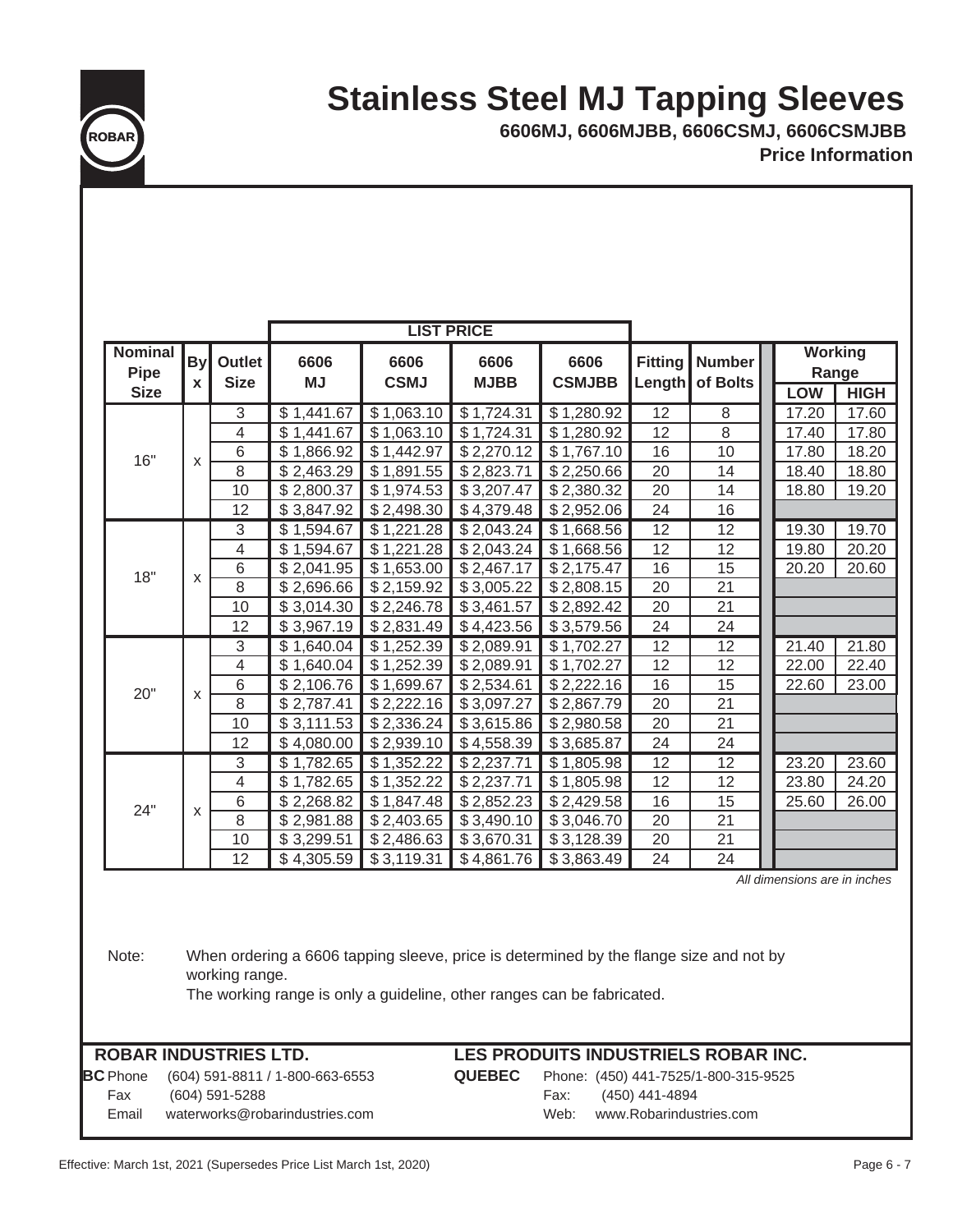

### **CSF6606 TAPPING SLEEVES PRICE INFORMATION STAINLESS STEEL BODY WITH MILD STEEL FLANGE**

| <b>Nominal</b><br>Pipe | <b>By</b><br>X | <b>Outlet</b><br><b>Size</b> | <b>Lifter Bar</b><br><b>List Price</b> | <b>Bolt Bracket</b><br><b>List Price</b> | <b>Fitting</b><br>Length | <b>Number</b><br>of Bolts | <b>Working</b><br>Range |
|------------------------|----------------|------------------------------|----------------------------------------|------------------------------------------|--------------------------|---------------------------|-------------------------|
| <b>Size</b>            |                |                              |                                        |                                          |                          |                           | <b>HIGH</b><br>LOW      |
|                        |                | 3                            | \$<br>799.90                           | \$<br>955.53                             | 12                       | 8                         | 6.40<br>6.80            |
| 6"                     | X              |                              |                                        |                                          |                          |                           | 6.80<br>7.20            |
|                        |                | 4                            | \$<br>799.90                           | \$<br>955.53                             | 12                       | 8                         | 7.20<br>7.60            |
|                        |                |                              |                                        |                                          |                          |                           |                         |
|                        |                |                              |                                        |                                          |                          |                           | 6.75<br>7.00            |
| 6"                     | X              | $6\phantom{1}$               | 1,060.83<br>\$                         | $\mathbb{S}$<br>1,289.77                 | 16                       | 10                        | 7.10<br>6.85            |
|                        |                |                              |                                        |                                          |                          |                           | 7.25<br>7.00            |
|                        |                |                              |                                        |                                          |                          |                           | 7.25<br>7.50            |
|                        |                | $\overline{3}$               | $\overline{\mathcal{S}}$<br>824.08     | $\overline{\mathcal{S}}$<br>979.69       | $\overline{12}$          | $\overline{8}$            | 8.40<br>8.80            |
| 8"                     | X              | 4                            | $\overline{\mathcal{S}}$<br>824.08     | \$<br>979.69                             | 12                       | 8                         | 8.80<br>9.20            |
|                        |                | 6                            | \$<br>1,096.66                         | \$<br>1,325.60                           | 16                       | 10                        | 9.20<br>9.60            |
| 8"                     | X              | 8                            | \$<br>1,450.81                         | 1,726.23<br>\$                           | 20                       | 12                        | 8.95<br>9.20            |
|                        |                |                              |                                        |                                          |                          |                           | 9.25<br>9.50            |
|                        |                | $\overline{3}$               | $\overline{\$}$<br>847.64              | $\overline{\mathcal{S}}$<br>1,003.28     | $\overline{12}$          | $\overline{8}$            | 10.55<br>10.95          |
|                        |                | $\overline{4}$               | $\overline{\mathcal{S}}$<br>847.64     | \$<br>1,003.28                           | $\overline{12}$          | $\overline{8}$            | 11.30<br>10.90          |
| 10"                    | X              | 6                            | \$<br>1,131.57                         | \$<br>1,360.52                           | 16                       | 10                        | 11.70<br>11.30          |
|                        |                | $\overline{8}$               | $\overline{\mathfrak{s}}$<br>1,508.66  | \$<br>1,784.08                           | 20                       | 12                        | 11.90<br>12.30          |
|                        |                | 10                           | $\mathcal{S}$<br>1,586.30              | \$<br>1,861.71                           | 20                       | 12                        |                         |
|                        |                | $\overline{3}$               | $\overline{\$}$<br>879.53              | \$<br>1,035.15                           | $\overline{12}$          | $\overline{8}$            | 12.15<br>12.55          |
|                        |                | $\overline{4}$               | $\overline{\mathcal{S}}$<br>879.53     | \$<br>1,035.15                           | 12                       | 8                         | 12.55<br>12.95          |
| 12"                    | X              | 6                            | \$<br>1,178.85                         | \$<br>1,407.80                           | 16                       | 10                        | 13.00<br>13.40          |
|                        |                | $\overline{8}$               | $\overline{\mathcal{S}}$<br>1,543.47   | \$<br>1,818.88                           | 20                       | 12                        | 13.40<br>13.80          |
|                        |                | 10                           | $\boldsymbol{\mathsf{S}}$<br>1,647.67  | \$<br>1,923.09                           | 20                       | 12                        | 13.80<br>14.20          |
|                        |                | 12                           | $\sqrt{2}$<br>2,120.30                 | \$<br>2,442.17                           | 24                       | 16                        |                         |
|                        |                | 3                            | 3<br>960.19                            | 1,115.81<br>$\overline{\mathbb{S}}$      | $\overline{12}$          | $\overline{8}$            | 15.10<br>15.50          |
|                        |                | $\overline{4}$               | $\overline{\$}$<br>960.19              | \$<br>1,115.81                           | 12                       | $\overline{8}$            | 15.50<br>15.90          |
| 14"                    |                | 6                            | \$<br>1,300.35                         | \$<br>1,529.29                           | 16                       | 10                        | 15.80<br>16.20          |
|                        | X              | $\overline{8}$               | $\overline{\mathcal{S}}$<br>1,701.40   | \$<br>1,976.81                           | $\overline{20}$          | $\overline{12}$           | 16.20<br>16.60          |
|                        |                | 10                           | $\overline{\$}$<br>1,779.04            | $\overline{\mathcal{S}}$<br>2,054.45     | $\overline{20}$          | $\overline{12}$           |                         |
|                        |                | 12                           | $\overline{\mathcal{S}}$<br>2,277.96   | \$<br>2,599.84                           | 24                       | 16                        |                         |

*All dimensions are in inches*

*Continued…*

Note: Size on size for IPS OD is not available.

When ordering a 6606 tapping sleeve, price is determined by the flange size and not by working range.

The working range is only a guideline, other ranges can be fabricated.

**BC** Phone (604) 591-8811 / 1-800-663-6553 **QUEBEC** Phone (450) 441-7525/1-800-315-9525 Fax (604) 591-5288 Fax (450) 441-4894 Email waterworks@robarindustries.com Web www.Robarindustries.com

### **ROBAR INDUSTRIES LTD. LES PRODUITS INDUSTRIELS ROBAR INC**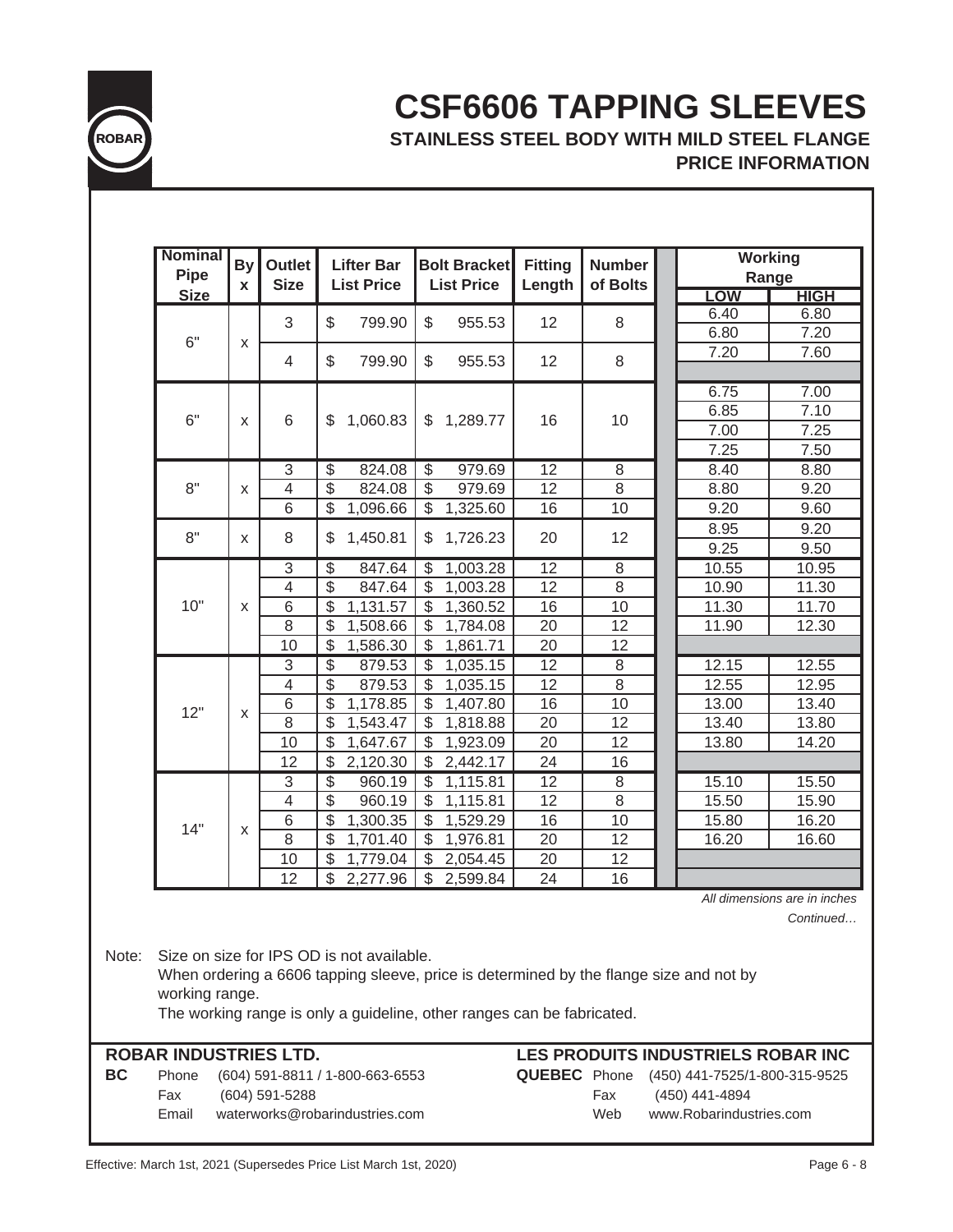

### **CSF6606 TAPPING SLEEVES STAINLESS STEEL BODY WITH MILD STEEL FLANGE**

**Price Information**

| <b>Nominal</b> |              |                              |                                        |                                          |                          |                           |       | <b>Working</b> |
|----------------|--------------|------------------------------|----------------------------------------|------------------------------------------|--------------------------|---------------------------|-------|----------------|
| <b>Pipe</b>    | <b>By</b>    | <b>Outlet</b><br><b>Size</b> | <b>Lifter Bar</b><br><b>List Price</b> | <b>Bolt Bracket</b><br><b>List Price</b> | <b>Fitting</b><br>Length | <b>Number</b><br>of Bolts |       | Range          |
| <b>Size</b>    | X            |                              |                                        |                                          |                          |                           | LOW   | <b>HIGH</b>    |
|                |              | 3                            | 993.54<br>\$                           | 1,149.16<br>\$                           | 12                       | 8                         | 17.20 | 17.60          |
|                |              | $\overline{4}$               | \$<br>993.54                           | \$<br>1,149.16                           | 12                       | 8                         | 17.40 | 17.80          |
| 16"            | $\mathsf{x}$ | 6                            | \$<br>1,347.73                         | \$<br>1,576.66                           | 16                       | 10                        | 17.80 | 18.20          |
|                |              | 8                            | \$<br>1,767.24                         | $\mathcal{L}$<br>2,042.66                | 20                       | 12                        | 18.40 | 18.80          |
|                |              | 10                           | \$<br>1,844.88                         | $\mathcal{S}$<br>2,120.30                | 20                       | 12                        | 18.80 | 19.20          |
|                |              | 12                           | \$<br>2,334.85                         | \$<br>2,656.72                           | 24                       | 16                        |       |                |
|                |              | 3                            | \$<br>1,140.47                         | $\mathcal{L}$<br>1,501.83                | 12                       | 12                        | 19.30 | 19.70          |
|                |              | $\overline{4}$               | \$<br>1,140.47                         | \$<br>1,501.83                           | 12                       | 12                        | 19.80 | 20.20          |
| 18"            | X            | 6                            | \$<br>1,544.36                         | \$<br>2,071.57                           | 16                       | 15                        | 20.20 | 20.60          |
|                |              | 8                            | \$<br>2,018.22                         | \$<br>2,673.48                           | 20                       | 21                        |       |                |
|                |              | 10                           | \$<br>2,098.61                         | $\mathcal{L}$<br>2,753.88                | 20                       | 21                        |       |                |
|                |              | 12                           | \$<br>2,645.22                         | \$<br>3,408.89                           | 24                       | 24                        |       |                |
|                |              | 3                            | \$<br>1,170.26                         | $\mathbb{S}$<br>1,531.59                 | 12                       | 12                        | 21.40 | 21.80          |
|                |              | $\overline{4}$               | \$<br>1,170.26                         | $\mathcal{S}$<br>1,531.59                | 12                       | 12                        | 22.00 | 22.40          |
| 20"            | X            | 6                            | \$<br>1,588.45                         | $\mathcal{L}$<br>2,115.66                | 16                       | 15                        | 22.60 | 23.00          |
|                |              | 8                            | \$<br>2,075.60                         | \$<br>2,730.85                           | 20                       | 21                        |       |                |
|                |              | 10                           | \$<br>2,182.57                         | \$<br>2,837.85                           | 20                       | 21                        |       |                |
|                |              | 12                           | \$<br>2,746.13                         | \$<br>3,509.79                           | 24                       | 24                        |       |                |
|                |              | 3                            | \$<br>1,262.61                         | \$<br>1,623.96                           | 12                       | 12                        | 23.20 | 23.60          |
|                |              | $\overline{4}$               | \$<br>1,262.61                         | \$<br>1,623.96                           | 12                       | 12                        | 23.80 | 24.20          |
| 24"            |              | 6                            | \$<br>1,725.41                         | \$<br>2,252.63                           | 16                       | 15                        | 25.60 | 26.00          |
|                | X            | 8                            | \$<br>2,245.39                         | $\mathcal{L}$<br>2,900.65                | 20                       | 21                        |       |                |
|                |              | 10                           | \$<br>2,323.02                         | \$<br>2,978.29                           | 20                       | 21                        |       |                |
|                |              | 12                           | \$<br>2,914.81                         | \$<br>3,678.47                           | 24                       | 24                        |       |                |

*All dimensions are in inches*

Note: When ordering a 6606 tapping sleeve, price is determined by the flange size and not by working range. The working range is only a guideline, other ranges can be fabricated.

**BC** Phone (604) 591-8811 / 1-800-663-6553 **QUEBEC** Phone (450) 441-7525 / 1-800-315-9525 Fax (604) 591-5288 Fax (450) 441-4894 Email waterworks@robarindustries.com Web www.Robarindustries.com

### **ROBAR INDUSTRIES LTD. LES PRODUITS INDUSTRIELS ROBAR INC.**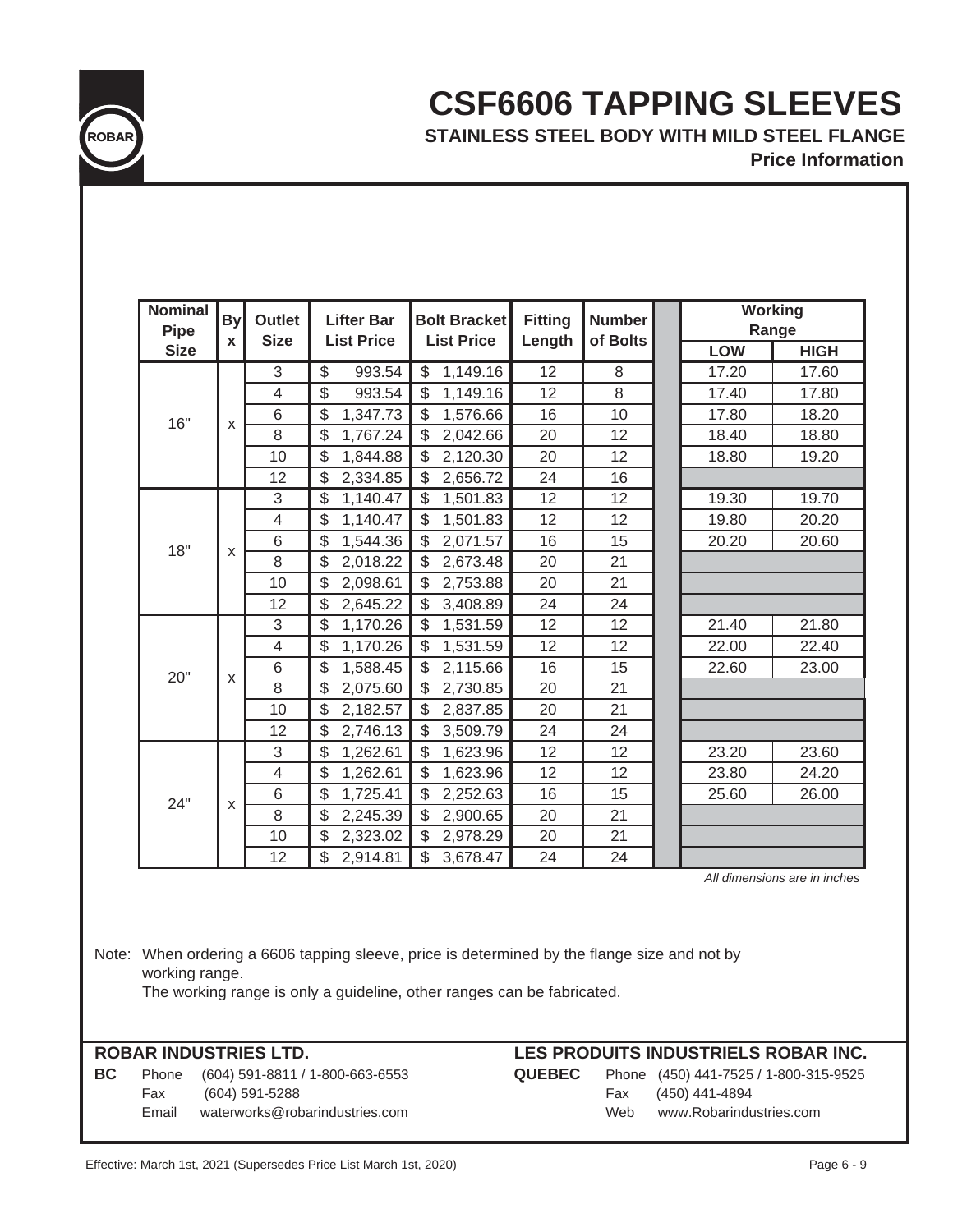

# **6626 OUTLET SLEEVES**

**STAINLESS STEEL PRICE INFORMATION**

| <b>Pipe</b> | <b>By</b>          | <b>Outlet</b>             |                           | <b>LIST</b>           | <b>Fitting</b>  | <b>Number</b>  | <b>Working</b><br>Range |             |
|-------------|--------------------|---------------------------|---------------------------|-----------------------|-----------------|----------------|-------------------------|-------------|
| <b>Size</b> | $\mathbf{x}$       | <b>Size</b>               |                           | <b>PRICE</b>          | Length          | of Bolts       | <b>LOW</b>              | <b>HIGH</b> |
|             |                    | $\sqrt{3}$                | $\boldsymbol{\theta}$     | 908.22                | $\overline{12}$ | 8              | 4.70                    | 4.95        |
| 4"          | $\pmb{\mathsf{X}}$ | $\overline{4}$            | $\overline{\$}$           | 908.22                | 12              | 8              | 4.95                    | 5.20        |
|             |                    |                           |                           |                       |                 |                | 6.40                    | 6.80        |
| 6"          |                    | 3                         | $\boldsymbol{\mathsf{S}}$ | 908.22                | 12              | 8              | 6.80                    | 7.20        |
|             | X                  | $\overline{4}$            | \$                        | 908.22                | 12              | 8              | 7.20                    | 7.60        |
|             |                    |                           |                           |                       |                 |                | 6.75                    | 7.00        |
|             |                    |                           |                           |                       |                 |                | 6.85                    | 7.10        |
| 6"          | X                  | 6                         | \$                        | 1,262.59              | 16              | 10             | 7.00                    | 7.25        |
|             |                    |                           |                           |                       |                 |                | 7.25                    | 7.50        |
|             |                    | $\sqrt{3}$                | $\frac{1}{2}$             | 917.94                | 12              | 8              | 8.40                    | 8.80        |
| 8"          | X                  | $\overline{\mathcal{L}}$  | $\overline{\$}$           | 917.94                | 12              | $\overline{8}$ | 8.80                    | 9.20        |
|             |                    | 6                         | $\overline{\mathcal{E}}$  | $\overline{1,}211.55$ | 16              | 10             | 9.20                    | 9.60        |
|             |                    |                           |                           |                       |                 |                | 8.95                    | 9.20        |
| 8"          | X                  | 8                         | \$                        | 1,613.62              | 20              | 12             | 9.25                    | 9.50        |
|             |                    | $\overline{3}$            | $\overline{\mathcal{E}}$  | 962.12                | $\overline{12}$ | $\overline{8}$ | 10.55                   | 10.95       |
|             |                    | $\overline{4}$            | $\overline{\$}$           | 962.12                | 12              | $\overline{8}$ | 10.90                   | 11.30       |
| 10"         | X                  | $\,6$                     | $\overline{\$}$           | 1,270.50              | 16              | 10             | 11.30                   | 11.70       |
|             |                    | 8                         | $\overline{\mathcal{S}}$  | 1,561.95              | 20              | 12             | 11.90                   | 12.30       |
|             |                    | 10                        | $\frac{1}{2}$             | 2,052.04              | 20              | 12             |                         |             |
|             |                    | $\ensuremath{\mathsf{3}}$ | $\overline{\$}$           | 1,045.32              | $\overline{12}$ | $\overline{8}$ | 12.15                   | 12.55       |
|             |                    | 4                         | $\overline{\mathcal{S}}$  | 1,045.32              | 12              | 8              | 12.55                   | 12.95       |
| 12"         |                    | $\,6$                     | $\overline{\mathcal{S}}$  | 1,381.42              | 16              | 10             | 13.00                   | 13.40       |
|             | X                  | $\,8\,$                   | $\overline{\mathcal{S}}$  | 1,700.56              | 20              | 12             | 13.40                   | 13.80       |
|             |                    | 10                        | $\overline{\$}$           | 2,000.59              | 20              | 12             | 13.80                   | 14.20       |
|             |                    | 12                        | $\overline{\mathcal{S}}$  | 2,725.74              | 24              | 16             |                         |             |
|             |                    | $\overline{3}$            | $\overline{\$}$           | 1,143.33              | $\overline{12}$ | 8              | 15.10                   | 15.50       |
|             |                    | $\overline{4}$            | $\overline{\$}$           | 1,143.33              | 12              | $\overline{8}$ | 15.50                   | 15.90       |
| 14"         | X                  | $\,6$                     | $\overline{\$}$           | 1,512.14              | 16              | 10             | 15.80                   | 16.20       |
|             |                    | $\overline{8}$            | $\overline{\$}$           | 1,863.94              | 20              | 12             | 16.20                   | 16.60       |
|             |                    | 10                        | $\overline{\$}$           | 2,163.97              | 20              | 12             |                         |             |
|             |                    | 12                        | $\frac{1}{2}$             | 2,675.37              | 24              | 16             |                         |             |

Email waterworks@robarindustries.com Web www.Robarindustries.com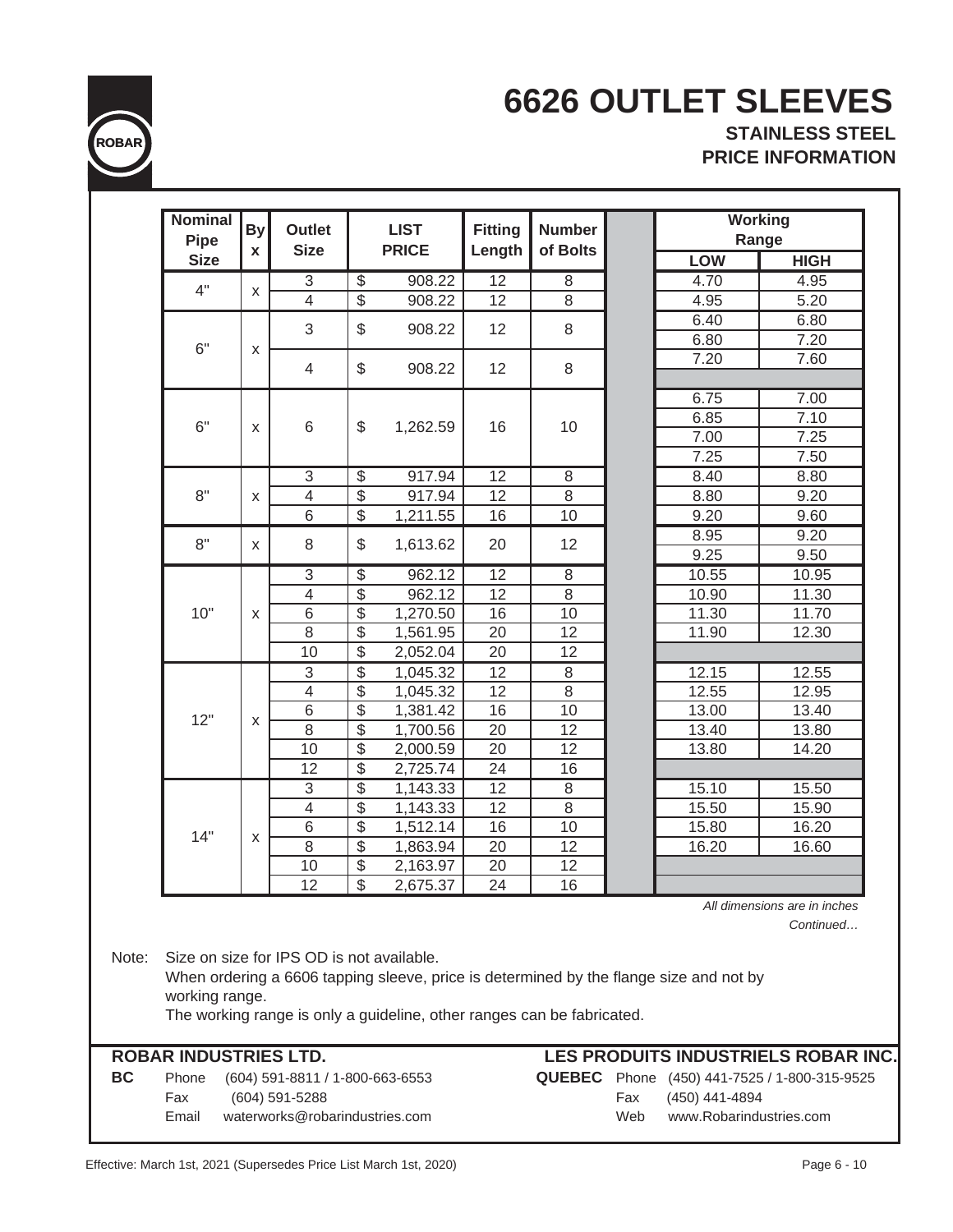

### **6626 OUTLET SLEEVES STAINLESS STEEL PRICE INFORMATION**

| <b>Nominal</b><br><b>Pipe</b> | <b>By</b><br>X | <b>Outlet</b><br><b>Size</b> | <b>LIST</b><br><b>PRICE</b>          | <b>Fitting</b><br>Length | <b>Number</b><br>of Bolts | Working    | Range                        |
|-------------------------------|----------------|------------------------------|--------------------------------------|--------------------------|---------------------------|------------|------------------------------|
| <b>Size</b>                   |                |                              |                                      |                          |                           | <b>LOW</b> | <b>HIGH</b>                  |
|                               |                | 3                            | 1,227.66<br>\$                       | 12                       | 8                         | 17.20      | 17.60                        |
|                               |                | $\overline{\mathbf{4}}$      | \$<br>1,227.66                       | 12                       | 8                         | 17.40      | 17.80                        |
| 16"                           | X              | 6                            | $\overline{\$}$<br>1,624.40          | 16                       | 10                        | 17.80      | 18.20                        |
|                               |                | 8                            | \$<br>2,003.80                       | 20                       | 12                        | 18.40      | 18.80                        |
|                               |                | 10                           | $\overline{\$}$<br>2,309.72          | 20                       | 12                        | 18.80      | 19.20                        |
|                               |                | 12                           | \$<br>2,851.15                       | 24                       | 16                        |            |                              |
|                               |                | 3                            | $\overline{\$}$<br>1,323.41          | $\overline{12}$          | 12                        | 19.30      | 19.70                        |
|                               |                | 4                            | \$<br>1,323.41                       | 12                       | 12                        | 19.80      | 20.20                        |
| 18"                           |                | 6                            | \$<br>1,752.03                       | 16                       | 15                        | 20.20      | 20.60                        |
|                               | X              | $\overline{8}$               | $\overline{\$}$<br>2,163.35          | 20                       | 18                        |            |                              |
|                               |                | 10                           | $\overline{\mathcal{E}}$<br>2,468.82 | 20                       | 18                        |            |                              |
|                               |                | 12                           | \$<br>3,042.59                       | 24                       | 24                        |            |                              |
|                               |                | 3                            | $\overline{\$}$<br>1,354.87          | $\overline{12}$          | $\overline{12}$           | 21.40      | 21.80                        |
|                               |                | $\overline{\mathbf{4}}$      | $\overline{\$}$<br>1,354.87          | 12                       | 12                        | 22.00      | 22.40                        |
| 20"                           | x              | 6                            | $\overline{\$}$<br>1,793.91          | 16                       | 15                        | 22.60      | 23.00                        |
|                               |                | $\overline{8}$               | $\overline{\$}$<br>2,215.71          | $\overline{20}$          | 18                        |            |                              |
|                               |                | 10                           | $\overline{\$}$<br>2,521.19          | 20                       | 18                        |            |                              |
|                               |                | 12                           | \$<br>3,105.47                       | 24                       | 24                        |            |                              |
|                               |                | $\overline{3}$               | $\overline{\$}$<br>1,514.14          | $\overline{12}$          | 12                        | 23.20      | 23.60                        |
|                               |                | 4                            | $\overline{\$}$<br>1,514.14          | 12                       | 12                        | 23.80      | 24.20                        |
| 24"                           |                | $\overline{6}$               | $\overline{\$}$<br>2,006.35          | 16                       | 16                        | 25.60      | 26.00                        |
|                               | X              | 8                            | \$<br>2,481.24                       | 20                       | 18                        |            |                              |
|                               |                | 10                           | \$<br>2,786.74                       | 20                       | 18                        |            |                              |
|                               |                | 12                           | \$<br>3,424.07                       | 24                       | 24                        |            |                              |
|                               |                |                              |                                      |                          |                           |            | All dimensions are in inches |

Note: When ordering a 6606 tapping sleeve, price is determined by the flange size and not by working range.

The working range is only a guideline, other ranges can be fabricated.

**BC** Phone (604) 591-8811 / 1-800-663-6553 **QUEBEC** Phone (450) 441-7525 / 1-800-315-9525 Fax (604) 591-5288 Fax (450) 441-4894 Email waterworks@robarindustries.com Web www.Robarindustries.com

### **ROBAR INDUSTRIES LTD. LES PRODUITS INDUSTRIELS ROBAR INC.**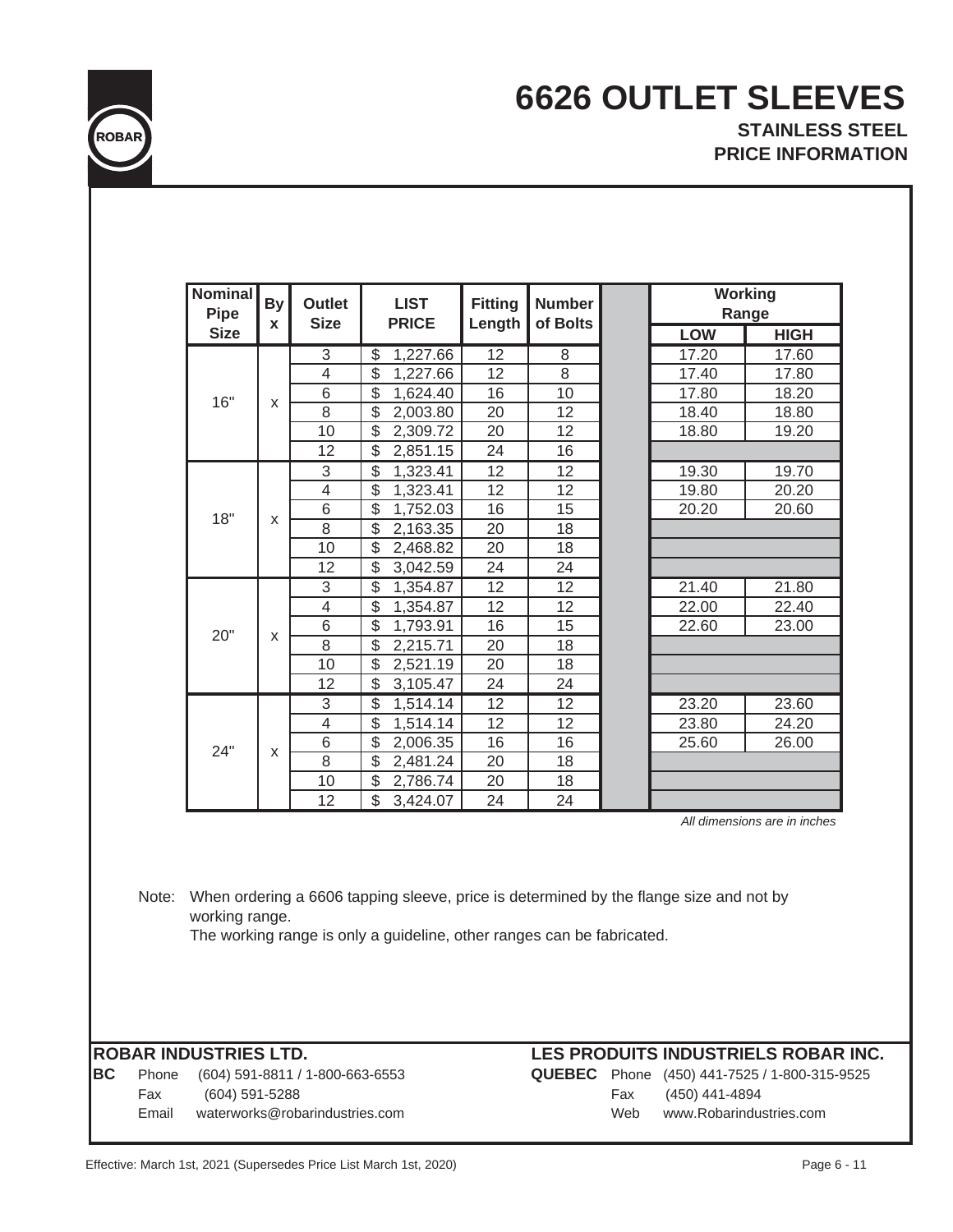

# **6636 ABANDON SERVICE SLEEVE**

### **PRICE INFORMATION STAINLESS STEEL**

### **ABANDON SLEEVE with 3" End Cap - 12" wide LIST PRICE**

| <b>Nominal</b><br><b>Size</b> | <b>Outlet</b><br><b>Size</b> | <b>Bolt</b><br><b>Bracket</b> |          |    | <b>Finger</b><br><b>Closure</b> |
|-------------------------------|------------------------------|-------------------------------|----------|----|---------------------------------|
|                               |                              |                               |          |    |                                 |
| 4"                            |                              | \$                            | 847.89   | \$ | 693.61                          |
| 6"                            |                              | \$                            | 879.60   | \$ | 715.47                          |
| 8"                            |                              | \$                            | 912.73   | \$ | 738.87                          |
| 10"                           |                              | \$                            | 941.10   | \$ | 761.41                          |
| 12"                           |                              | \$                            | 988.75   | \$ | 858.99                          |
| 14"                           | 3"                           | \$                            | 1,092.61 | \$ | 944.45                          |
| 16"                           |                              | \$                            | 1,130.68 | \$ | 978.99                          |
| 18"                           |                              | \$                            | 1,464.82 |    | \$1,150.46                      |
| 20"                           |                              | \$                            | 1,493.97 |    | \$1,182.87                      |
| 22"                           |                              | \$                            | 1,556.46 |    | \$1,221.90                      |
| 24"                           |                              | \$                            | 1,638.30 |    | \$1,282.50                      |

**ABANDON SLEEVE with 3" End Cap - 8" wide**

| <b>Nominal</b> | <b>Outlet</b> |                | <b>Bolt</b>    |    | <b>Finger</b>  |  |  |  |  |
|----------------|---------------|----------------|----------------|----|----------------|--|--|--|--|
| <b>Size</b>    | <b>Size</b>   |                | <b>Bracket</b> |    | <b>Closure</b> |  |  |  |  |
| 4"             |               | \$             | 786.00         | \$ | 642.98         |  |  |  |  |
| 6"             |               | \$             | 815.39         | \$ | 663.24         |  |  |  |  |
| 8"             |               | \$             | 846.11         | \$ | 684.95         |  |  |  |  |
| 10"            |               | \$             | 872.39         | \$ | 705.82         |  |  |  |  |
| 12"            |               | \$             | 916.59         | \$ | 796.30         |  |  |  |  |
| 14"            | 3"            | \$             | 1,012.86       | \$ | 875.52         |  |  |  |  |
| 16"            |               | \$             | 1,048.14       | \$ | 907.52         |  |  |  |  |
| 18"            |               | \$             | 1,357.88       |    | \$1,066.47     |  |  |  |  |
| 20"            |               | \$             | 1,384.91       |    | \$1,096.53     |  |  |  |  |
| 22"            |               | \$<br>1,442.84 |                |    | \$1,132.71     |  |  |  |  |
| 24"            |               | \$             | 1,518.71       |    | \$1,188.87     |  |  |  |  |

#### Notes:

3" end cap used to seal off a 3/4" or 1" main stop

4" end cap used to seal off a 1-1/2" or 2" main stop

#### **LIST PRICE LIST PRICE ABANDON SLEEVE with 4" End Cap - 12" wide**

| minal | <b>Outlet</b> | <b>Bolt</b>    | <b>Finger</b>            | <b>Nominal</b><br><b>Outlet</b> |             | <b>Bolt</b>    | <b>Finger</b>  |
|-------|---------------|----------------|--------------------------|---------------------------------|-------------|----------------|----------------|
| Size  | <b>Size</b>   | <b>Bracket</b> | <b>Closure</b>           | <b>Size</b>                     | <b>Size</b> | <b>Bracket</b> | <b>Closure</b> |
| 4"    |               | 786.00<br>\$   | 642.98<br>\$             | 6"                              |             | 996.59<br>\$   | 801.56<br>\$   |
| 6"    |               | \$<br>815.39   | 663.24<br>\$             | 8"                              |             | \$1,015.33     | 821.93<br>\$   |
| 8"    |               | \$<br>846.11   | \$<br>684.95             | 10"                             |             | \$1,037.18     | \$<br>847.00   |
| 10"   |               | \$<br>872.39   | \$<br>705.82             | 12"                             |             | \$1,089.71     | \$<br>955.53   |
| 12"   |               | \$<br>916.59   | 796.30<br>\$             | 14"                             | 4"          | \$1,204.16     | \$1,040.88     |
| 14"   | 3"            | 1,012.86<br>\$ | 875.52<br>$\mathfrak{S}$ | 16"                             |             | \$1,234.47     | \$1,078.96     |
| 16"   |               | 1,048.14<br>\$ | 907.52<br>\$             | 18"                             |             | 1,557.49<br>\$ | \$1,267.91     |
| 18"   |               | 1,357.88<br>\$ | \$1,066.47               | 20"                             |             | \$1,615.73     | \$1,303.65     |
| 20"   |               | 1,384.91<br>\$ | \$1,096.53               | 22"                             |             | \$1,683.30     | \$1,334.05     |
| 22"   |               | 1,442.84<br>\$ | \$1,132.71               | 24"                             |             | \$1,771.84     | \$1,400.24     |

|       | IROBAR INDUSTRIES LTD.                          | LES PRODUITS INDUSTRIELS ROBAR INC. |     |                                                     |
|-------|-------------------------------------------------|-------------------------------------|-----|-----------------------------------------------------|
|       | <b>BC</b> Phone (604) 591-8811 / 1-800-663-6553 |                                     |     | <b>QUEBEC</b> Phone (450) 441-7525 / 1-800-315-9525 |
| Fax   | (604) 591-5288                                  |                                     | Fax | (450) 441-4894                                      |
| Email | waterworks@robarindustries.com                  |                                     | Web | www.Robarindustries.com                             |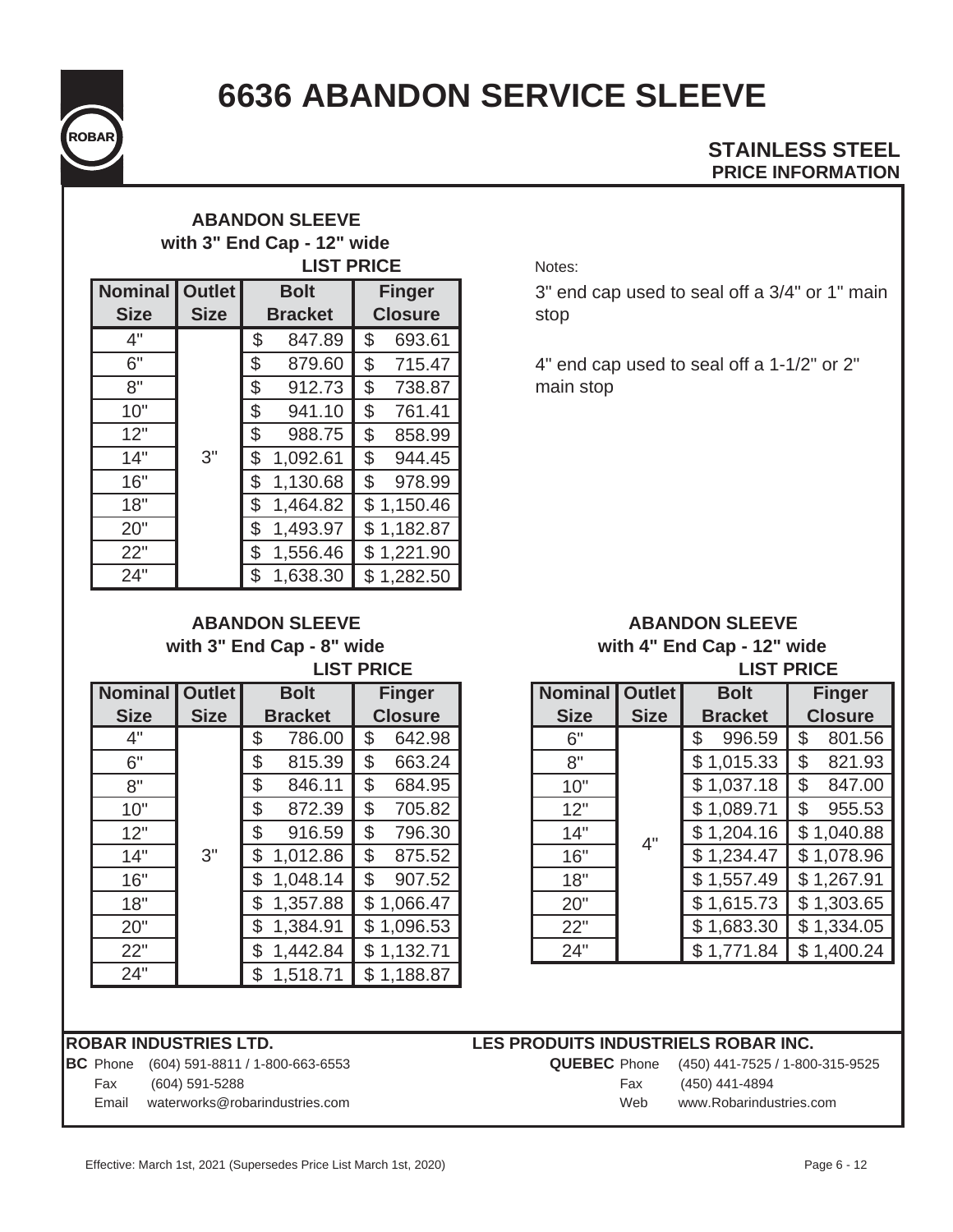**6808, 6806, 6908 & 6906 TAPPING SLEEVES**

**MILD STEEL** 

### **PRICE INFORMATION**



|                                              |                |                              |                                      | <b>LIST PRICE</b>                   |                                    |                                      |       |                                        |
|----------------------------------------------|----------------|------------------------------|--------------------------------------|-------------------------------------|------------------------------------|--------------------------------------|-------|----------------------------------------|
| <b>Nominal</b><br><b>Pipe</b><br><b>Size</b> | <b>By</b><br>X | <b>Outlet</b><br><b>Size</b> | <b>PRICE</b><br>6808                 | <b>PRICE</b><br>6806                | <b>PRICE</b><br>6908               | <b>PRICE</b><br>6906                 | LOW   | <b>Working</b><br>Range<br><b>HIGH</b> |
|                                              |                | 3                            | 817.15<br>$\frac{1}{2}$              | 959.72<br>\$                        | 908.19<br>\$                       | 1,037.17<br>\$                       | 6.90  | 7.20                                   |
| 6"                                           | $\mathsf{x}$   | $\overline{\mathcal{L}}$     | \$<br>817.15                         | \$<br>959.72                        | $\frac{1}{2}$<br>908.19            | \$<br>1,037.17                       |       |                                        |
|                                              |                | $\overline{6}$               | $\mathcal{L}$<br>881.86              | \$<br>1,024.54                      | $\mathcal{L}$<br>980.75            | \$<br>1,089.36                       |       |                                        |
|                                              |                | $\overline{3}$               | \$<br>855.00                         | \$<br>979.07                        | $\overline{\$}$<br>947.05          | $\overline{\$}$<br>1,043.76          | 8.50  | 8.90                                   |
| 8"                                           |                | $\overline{4}$               | $\overline{\mathcal{S}}$<br>855.00   | $\overline{\mathbb{S}}$<br>979.07   | \$<br>947.05                       | \$<br>1,043.76                       | 8.90  | 9.30                                   |
|                                              | X              | 6                            | \$<br>931.44                         | \$<br>1,055.49                      | \$1,036.92                         | \$<br>1,120.16                       | 9.30  | 9.70                                   |
|                                              |                | 8                            | $\mathcal{L}$<br>1,381.01            | \$<br>1,546.39                      | \$1,428.60                         | \$<br>1,569.73                       |       |                                        |
|                                              |                | $\overline{3}$               | $\overline{\$}$<br>881.83            | \$<br>1,005.88                      | $\overline{\$}$<br>987.17          | $\overline{\mathcal{S}}$<br>1,108.39 | 9.70  | 10.10                                  |
|                                              |                | $\overline{4}$               | $\overline{\mathcal{S}}$<br>881.83   | \$<br>1,005.88                      | $\overline{\mathcal{S}}$<br>987.17 | \$<br>1,108.39                       | 10.10 | 10.50                                  |
|                                              | $\mathsf{x}$   | 6                            | $\overline{\mathcal{S}}$<br>976.02   | \$<br>1,100.17                      | \$1,078.67                         | \$<br>1,202.70                       | 10.50 | 10.90                                  |
| 10"                                          |                | $\overline{8}$               | $\overline{\mathcal{S}}$<br>1,436.86 | \$<br>1,602.27                      | \$1,484.76                         | \$<br>1,663.43                       | 10.90 | 11.30                                  |
|                                              |                | 10                           | \$<br>1,863.87                       | \$2,070.62                          | \$1,849.14                         | \$<br>2,090.41                       | 11.30 | 11.70                                  |
|                                              |                |                              |                                      |                                     |                                    |                                      | 11.70 | 12.10                                  |
|                                              |                |                              |                                      |                                     |                                    |                                      |       |                                        |
|                                              |                | $\overline{3}$               | $\overline{\$}$<br>936.78            | \$1,060.85                          | \$1,099.53                         | \$1,206.81                           | 12.10 | 12.50                                  |
|                                              |                | $\overline{\mathcal{L}}$     | \$<br>936.78                         | \$<br>1,060.85                      | \$1,099.53                         | \$<br>1,206.81                       | 12.50 | 12.90                                  |
| 12"                                          |                | $\overline{6}$               | \$<br>1,028.85                       | $\overline{\mathbb{S}}$<br>1,135.91 | \$1,191.03                         | \$<br>1,298.87                       | 12.90 | 13.30                                  |
|                                              | X              | $\overline{8}$               | \$<br>1,549.87                       | \$<br>1,715.29                      | \$1,611.57                         | \$<br>1,774.88                       | 13.30 | 13.60                                  |
|                                              |                | 10                           | $\frac{1}{2}$<br>1,942.79            | \$<br>2,149.55                      | \$1,988.79                         | \$<br>2,231.17                       |       |                                        |
|                                              |                | 12                           | $\mathcal{L}$<br>2,331.29            | \$<br>2,538.04                      | \$2,380.44                         | \$<br>2,601.32                       |       |                                        |
|                                              |                | $\overline{3}$               | $\overline{\mathcal{S}}$<br>975.99   | $\overline{\mathbb{S}}$<br>1,100.02 | \$1,155.71                         | $\overline{\mathcal{S}}$<br>1,306.91 | 13.60 | 14.05                                  |
|                                              |                | $\overline{\mathbf{4}}$      | $\boldsymbol{\mathsf{S}}$<br>975.99  | \$<br>1,100.02                      | \$1,155.71                         | \$<br>1,306.91                       | 14.05 | 14.50                                  |
| 14"                                          | X              | 6                            | \$<br>1,110.38                       | \$<br>1,234.43                      | \$1,274.49                         | \$<br>1,441.29                       | 14.50 | 14.95                                  |
|                                              |                | $\overline{8}$               | $\overline{\mathcal{S}}$<br>1,609.20 | \$<br>1,774.82                      | \$1,744.82                         | \$<br>1,940.16                       | 14.95 | 15.40                                  |
|                                              |                | 10                           | \$<br>2,056.58                       | \$<br>2,263.33                      | \$2,128.44                         | \$<br>2,387.50                       | 15.30 | 15.75                                  |
|                                              |                | 12                           | \$<br>2,444.93                       | $\overline{\mathbb{S}}$<br>2,651.70 | \$2,521.71                         | \$<br>2,775.92                       |       |                                        |

*All dimensions are in inches*

*Continued…*

Note:Size on size for IPS OD is not available.

**ROBAR**

When ordering a Mild Steel tapping sleeves, price is determined by the flange size and not by working range.

The working range is only a guideline, other ranges can be fabricated.

|                 | <b>ROBAR INDUSTRIES LTD.</b>    |     | LES PRODUITS INDUSTRIELS ROBAR INC.                 |
|-----------------|---------------------------------|-----|-----------------------------------------------------|
| <b>BC</b> Phone | (604) 591-8811 / 1-800-663-6553 |     | <b>QUEBEC</b> Phone (450) 441-7525 / 1-800-315-9525 |
| Fax             | (604) 591-5288                  | Fax | (450) 441-4894                                      |
| Email           | waterworks@robarindustries.com  | Web | www.Robarindustries.com                             |
|                 |                                 |     |                                                     |

Effective: March 1st, 2021 (Supersedes Price List March 1st, 2020) Page 6 - 13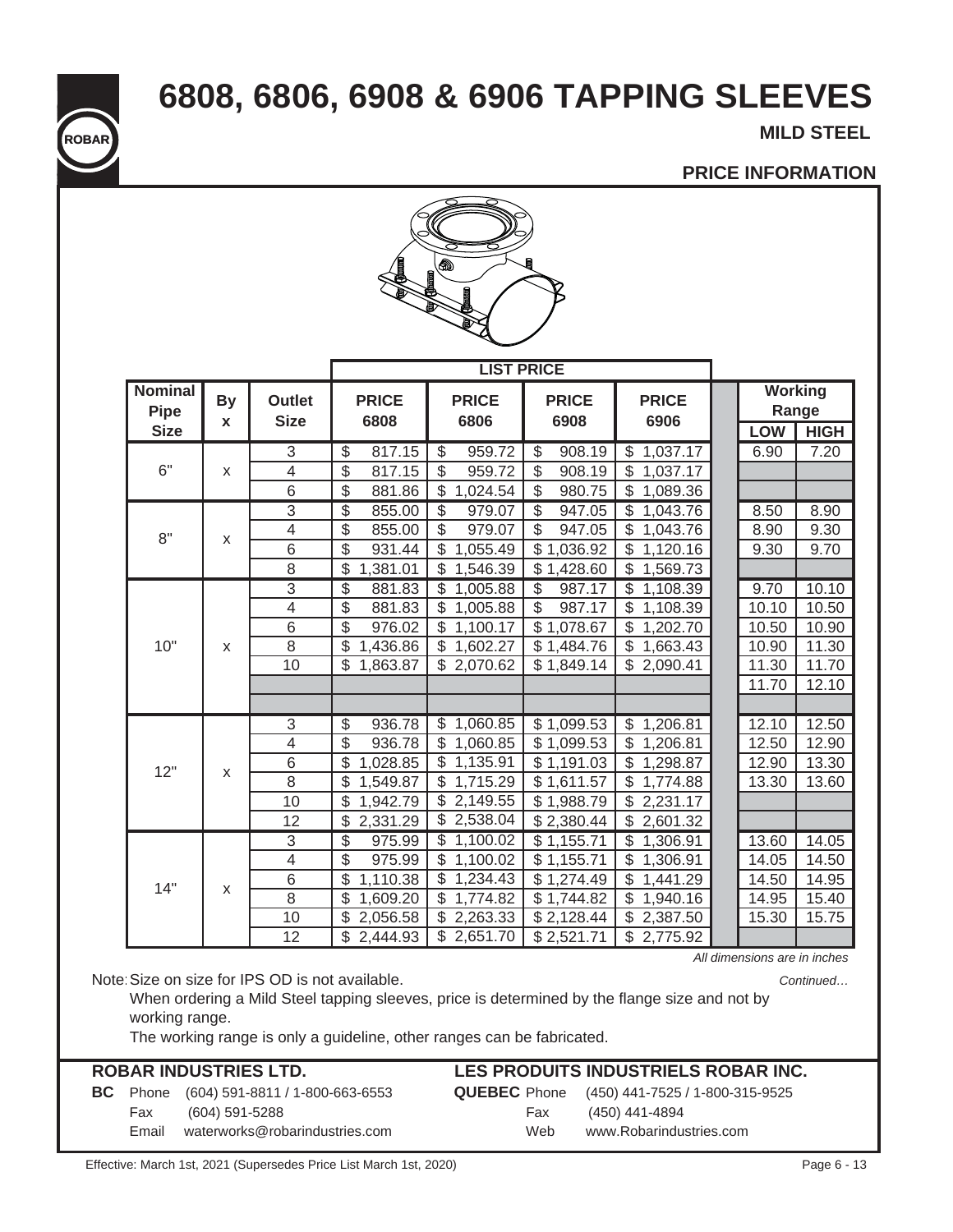**6808, 6806, 6908 & 6906 TAPPING SLEEVES**

 **PRICE INFORMATION MILD STEEL ROBAR**

| <b>Nominal</b>      | <b>By</b> | Outlet         | <b>PRICE</b>                                                           | <b>PRICE</b> | <b>LIST PRICE</b><br><b>Price</b> | <b>PRICE</b>                                                                                       | <b>Working</b> |                      |
|---------------------|-----------|----------------|------------------------------------------------------------------------|--------------|-----------------------------------|----------------------------------------------------------------------------------------------------|----------------|----------------------|
| Pipe<br><b>Size</b> | X         | <b>Size</b>    | 6808                                                                   | 6806         | 6908                              | 6906                                                                                               | LOW            | Range<br><b>HIGH</b> |
|                     |           | 3              | 1,013.96<br>\$                                                         | \$1,137.98   | \$1,218.33                        | 1,388.96<br>\$                                                                                     | 15.75          | 16.15                |
|                     |           | 4              | 1,013.96<br>\$                                                         | \$1,137.98   | \$1,218.33                        | \$<br>1,388.96                                                                                     | 16.15          | 16.60                |
|                     |           | 6              | \$<br>1,161.77                                                         | \$1,285.80   | \$1,345.13                        | \$<br>1,536.74                                                                                     | 16.60          | 17.05                |
| 16"                 | X         | 8              | \$<br>1,676.21                                                         | \$1,841.64   | \$1,820.26                        | \$<br>2,051.73                                                                                     | 17.05          | 17.50                |
|                     |           | 10             | \$<br>2,129.21                                                         | \$2,336.87   | \$2,240.81                        | \$<br>2,505.14                                                                                     | 17.40          | 17.85                |
|                     |           | 12             | \$<br>2,520.90                                                         | \$2,727.67   | \$2,626.04                        | \$<br>2,895.90                                                                                     |                |                      |
|                     |           | 3              | 1,056.55<br>\$                                                         | \$1,180.59   | \$1,269.68                        | \$<br>1,442.69                                                                                     | 17.85          | 18.30                |
|                     |           | 4              | 1,056.55<br>\$                                                         | \$1,180.59   | \$1,269.68                        | \$<br>1,442.69                                                                                     | 18.30          | 18.75                |
|                     |           | 6              | \$<br>1,217.58                                                         | \$1,341.65   | \$1,415.76                        | \$<br>1,603.72                                                                                     | 18.75          | 19.20                |
| 18"                 | X         | 8              | \$<br>1,749.20                                                         | \$1,914.58   | \$1,905.33                        | \$<br>2,135.36                                                                                     | 19.20          | 19.65                |
|                     |           | 10             | 2,213.66<br>\$                                                         | \$2,420.41   | \$2,325.88                        | \$<br>2,599.81                                                                                     | 19.50          | 19.95                |
|                     |           | 12             | \$<br>2,602.04                                                         | \$2,808.81   | \$2,759.28                        | \$<br>2,988.18                                                                                     |                |                      |
|                     |           | 3              | \$<br>1,091.13                                                         | \$1,215.19   | \$1,327.47                        | \$<br>1,541.19                                                                                     | 19.90          | 20.40                |
|                     |           | $\overline{4}$ | \$<br>1,091.13                                                         | \$1,215.19   | \$1,327.47                        | \$<br>1,541.19                                                                                     | 20.40          | 20.90                |
|                     |           | 6              | \$<br>1,272.33                                                         | \$1,396.36   | \$1,484.76                        | \$<br>1,722.40                                                                                     | 20.90          | 21.40                |
|                     |           | 8              | \$<br>1,829.59                                                         | \$1,994.99   | \$1,988.79                        | \$<br>2,279.66                                                                                     | 21.40          | 21.90                |
| 20"                 | X         | 10             | \$<br>2,290.73                                                         | \$2,497.46   | \$2,492.82                        | \$<br>2,740.76                                                                                     | 21.90          | 22.15                |
|                     |           | 12             | \$<br>2,679.12                                                         | \$2,885.89   | \$2,884.48                        | \$<br>3,129.28                                                                                     | 22.15          | 22.70                |
|                     |           |                |                                                                        |              |                                   |                                                                                                    | 22.70          | 23.25                |
|                     |           |                |                                                                        |              |                                   |                                                                                                    |                |                      |
|                     |           | 3              | 1,215.49<br>\$                                                         | \$1,339.54   | \$1,436.61                        | \$<br>1,684.14                                                                                     | 23.60          | 24.15                |
|                     |           | 4              | \$<br>1,215.49                                                         | \$1,339.54   | \$1,436.61                        | \$<br>1,684.14                                                                                     | 24.15          | 24.70                |
| 24"                 | X         | 6              | 1,385.58<br>\$                                                         | \$1,509.65   | \$1,597.13                        | \$<br>1,913.86                                                                                     | 24.70          | 25.25                |
|                     |           | 8              | \$<br>1,965.71                                                         | \$2,131.09   | \$2,112.39                        | \$<br>2,434.40                                                                                     | 25.25          | 25.80                |
|                     |           | 10             | \$<br>2,472.93                                                         | \$2,678.75   | \$2,646.92                        | \$<br>2,940.70                                                                                     | 25.60          | 26.00                |
|                     |           | 12             | \$.<br>2,860.42                                                        | \$3,067.16   | \$3,067.46                        | \$<br>3,329.10                                                                                     |                |                      |
| working range.      |           |                | The working range is only a guideline, other ranges can be fabricated. |              |                                   | Note: When ordering a Mild Steel tapping sleeve, price is determined by the flange size and not by |                |                      |

Effective: March 1st, 2021 (Supersedes Price List March 1st, 2020) Page 6 - 14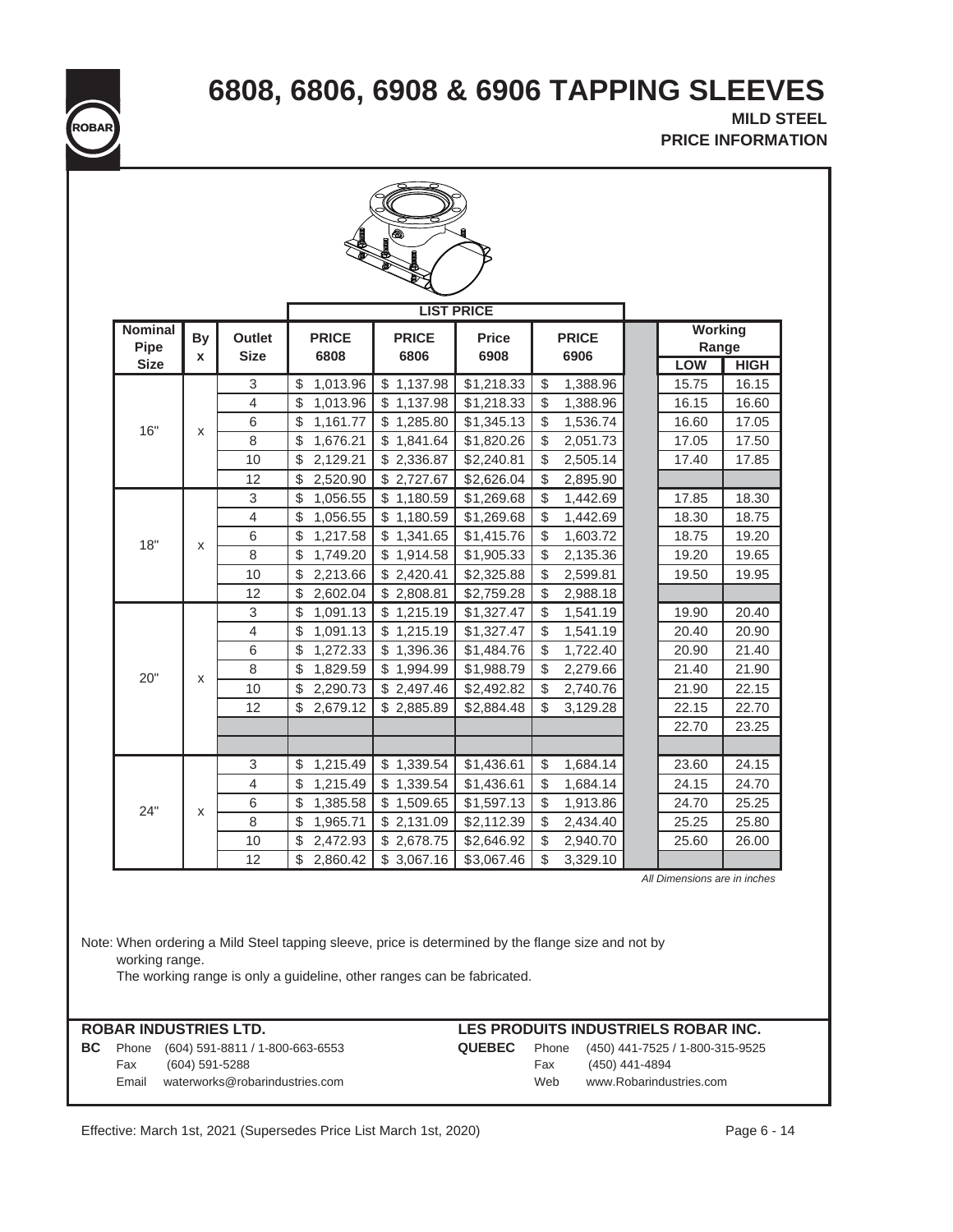

## **Carbon Steel MJ Tapping Sleeve**

**PRICE INFORMATION 6808, 6806, 6908, 6906**

| $\bigcirc$<br><b>LIST PRICE</b>              |                |                                       |                                                                                                                                       |                                                                                |                                                      |                                                                                                    |                                  |  |                                        |  |
|----------------------------------------------|----------------|---------------------------------------|---------------------------------------------------------------------------------------------------------------------------------------|--------------------------------------------------------------------------------|------------------------------------------------------|----------------------------------------------------------------------------------------------------|----------------------------------|--|----------------------------------------|--|
| <b>Nominal</b><br><b>Pipe</b><br><b>Size</b> | <b>By</b><br>X | <b>Outlet</b><br><b>Size</b>          | <b>PRICE</b><br>6808MJ                                                                                                                | <b>PRICE</b><br>6806MJ                                                         | <b>PRICE</b><br>6908MJ                               | <b>PRICE</b><br>6906MJ                                                                             | <b>LOW</b>                       |  | <b>Working</b><br>Range<br><b>HIGH</b> |  |
| 6"                                           | X              | 4<br>6                                | $\overline{\mathcal{S}}$<br>947.39<br>\$<br>1,095.78                                                                                  | \$1,076.75<br>1,200.49<br>\$                                                   | \$1,025.18<br>\$1,186.66                             | \$1,115.93<br>\$1,264.44                                                                           | 6.90                             |  | 7.20                                   |  |
| 8"                                           | X              | $\overline{4}$<br>$\overline{6}$<br>8 | $\overline{\$}$<br>960.49<br>$\overline{\mathcal{S}}$<br>1,122.48<br>\$<br>1,401.23                                                   | 1,109.26<br>\$<br>\$<br>1,231.80<br>\$<br>1,611.17                             | \$1,038.35<br>\$1,213.22<br>\$1,493.38               | $\overline{\mathbb{S}}$<br>1,135.06<br>\$<br>1,296.47<br>\$<br>1,634.51                            | 8.50<br>8.90<br>9.30             |  | 8.90<br>9.30<br>9.70                   |  |
| 10"                                          | X              | 4<br>6<br>$\overline{8}$<br>10        | $\overline{\mathcal{S}}$<br>1,038.10<br>\$<br>1,161.59<br>$\overline{\mathcal{S}}$<br>1,439.56<br>$\overline{\mathbb{S}}$<br>1,777.27 | \$<br>1,168.47<br>\$<br>1,271.40<br>\$<br>1,650.48<br>$\overline{\$}$ 2,100.59 | \$1,090.14<br>\$1,251.19<br>\$1,533.00<br>\$1,892.07 | $\mathcal{L}$<br>1,258.03<br>\$<br>1,323.37<br>$\overline{\$}$ 1,711.66<br>$\overline{$}$ 2,133.34 | 9.70<br>10.10<br>10.50<br>10.90  |  | 10.10<br>10.50<br>10.90<br>11.30       |  |
|                                              |                |                                       |                                                                                                                                       |                                                                                |                                                      |                                                                                                    | 11.30<br>11.70                   |  | 11.70<br>12.10                         |  |
| 12"                                          | X              | 4<br>6<br>8<br>10                     | \$1,090.25<br>\$<br>1,199.63<br>\$<br>1,543.34<br>\$<br>1,900.53                                                                      | \$1,190.28<br>1,316.97<br>\$<br>\$<br>1,743.48<br>\$<br>2,201.20               | \$1,148.58<br>\$1,305.97<br>\$1,639.75<br>\$2,014.14 | $\overline{3}$ 1,336.23<br>$\mathbb{S}$<br>1,413.80<br>\$1,803.06<br>\$2,256.51                    | 12.10<br>12.50<br>12.90<br>13.30 |  | 12.50<br>12.90<br>13.30<br>13.60       |  |
|                                              |                | 12<br>4<br>6                          | \$<br>2,204.35<br>$\overline{\mathbb{S}}$<br>1,141.05<br>$\mathbb{S}$<br>1,257.86                                                     | \$2,550.25<br>$\overline{\mathbb{S}}$<br>1,237.06<br>\$<br>1,361.56            | \$2,392.69<br>\$1,212.35<br>\$1,369.20               | \$2,613.57<br>\$<br>1,355.77<br>$\mathbb{S}$<br>1,536.00                                           | 13.60<br>14.05                   |  | 14.05<br>14.50                         |  |
| 14"                                          | X              | 8<br>10<br>12                         | \$<br>1,653.98<br>\$<br>2,022.79<br>\$<br>2,336.63                                                                                    | 1,815.21<br>\$<br>2,275.31<br>\$<br>$\overline{2,653.85}$                      | \$1,763.17<br>\$2,140.43<br>\$2,523.85               | \$1,958.51<br>\$2,399.47<br>\$2,778.07                                                             | 14.50<br>14.95<br>15.30          |  | 14.95<br>15.40<br>15.75                |  |
|                                              |                |                                       |                                                                                                                                       |                                                                                |                                                      |                                                                                                    | All dimensions are in inches     |  |                                        |  |

*Continued…*

Note:Size on size for IPS OD is not available.

When ordering a Mild Steel tapping sleeves, price is determined by the flange size and not by working range.

The working range is only a guideline, other ranges can be fabricated.

#### **ROBAR INDUSTRIES LTD.**

**BC** Phone (604) 591-8811 / 1-800-663-6553 **QUEBEC** Phone (450) 441-7525 / 1-800-315-9525 Fax (604) 591-5288 Fax (450) 441-4894 Email waterworks@robarindustries.com Web www.Robarindustries.com

### **LES PRODUITS INDUSTRIELS ROBAR INC.**